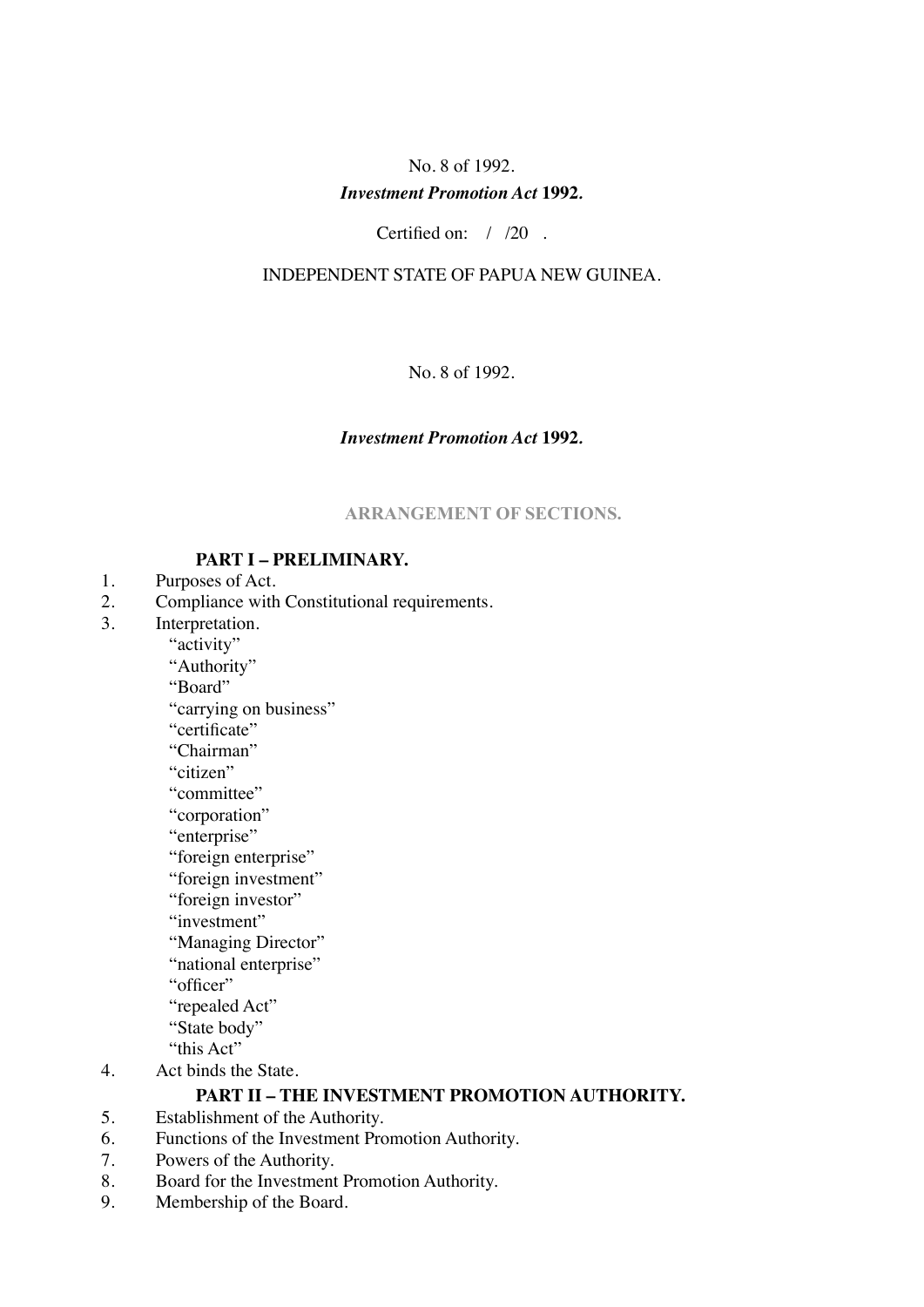- 10. Alternate members.
- 11. Chairman and Deputy.
- 12. Leave of absence.
- 13. Vacation of office by member of the Board.
- 14. Vacancy not to affect powers or functions.
- 15. Meetings of the Board.
- 16. Disclosure of interest by member of the Board.
- 17. Committees of the Board.
- 18. Reports.
- 19. Managing Director.
- 20. Functions of the Managing Director.
- 21. Staff of the Authority.
- 22. Contract of employment.

## **PART III – FINANCES.**

- 23. Application of *Public Finances (Management) Act 1995*.
- 24. Funds of the Authority.

## **PART IV – CERTIFICATION TO CARRY ON BUSINESS IN AN ACTIVITY.**

- 25. Certification.
- 25A. Minister may declare enterprise to be a foreign enterprise.
- 26. Exemption.
- 27. Reserved activities.
- 28. Application for certification.
- 29. Certificate.
- 30. Register of Certificates.<br>31. Register open for inspec
- Register open for inspection.
- 32. Change of ownership of an enterprise.
- 33. Variation.
- 34. Register of foreign investment opportunities.
- 35. Facilitation of new investment.
- 36. Cancellation and suspension of certification.

## **PART IVA – CERTIFICATION TO PARTICIPATE IN A NATIONAL ENTERPRISE.**

- 36A. Certification.
- 36B. Acquisition of relevant interest.
- 36C. Application for certification.
- 36D. Duties of authority in respect of application under this part.
- 36E. Certificate.
- 36F. Variation.
- 36G. Transitional.

## **PART V – INVESTMENT GUARANTEES.**

- 37. Investment guarantees.
- 38. The convention establishing the Multilateral Investment Guarantee Agency.
- 39. International Centre for Settlement of Investment Disputes.

## **PART VI – APPEAL.**

40. Appeal from a decision of the Board of the Authority.

## **PART VII – MISCELLANEOUS.**

- 41. Offences.
- 41A. Contract, etc., to be unlawful and void in certain circumstances.
- 41B. General penalty, etc.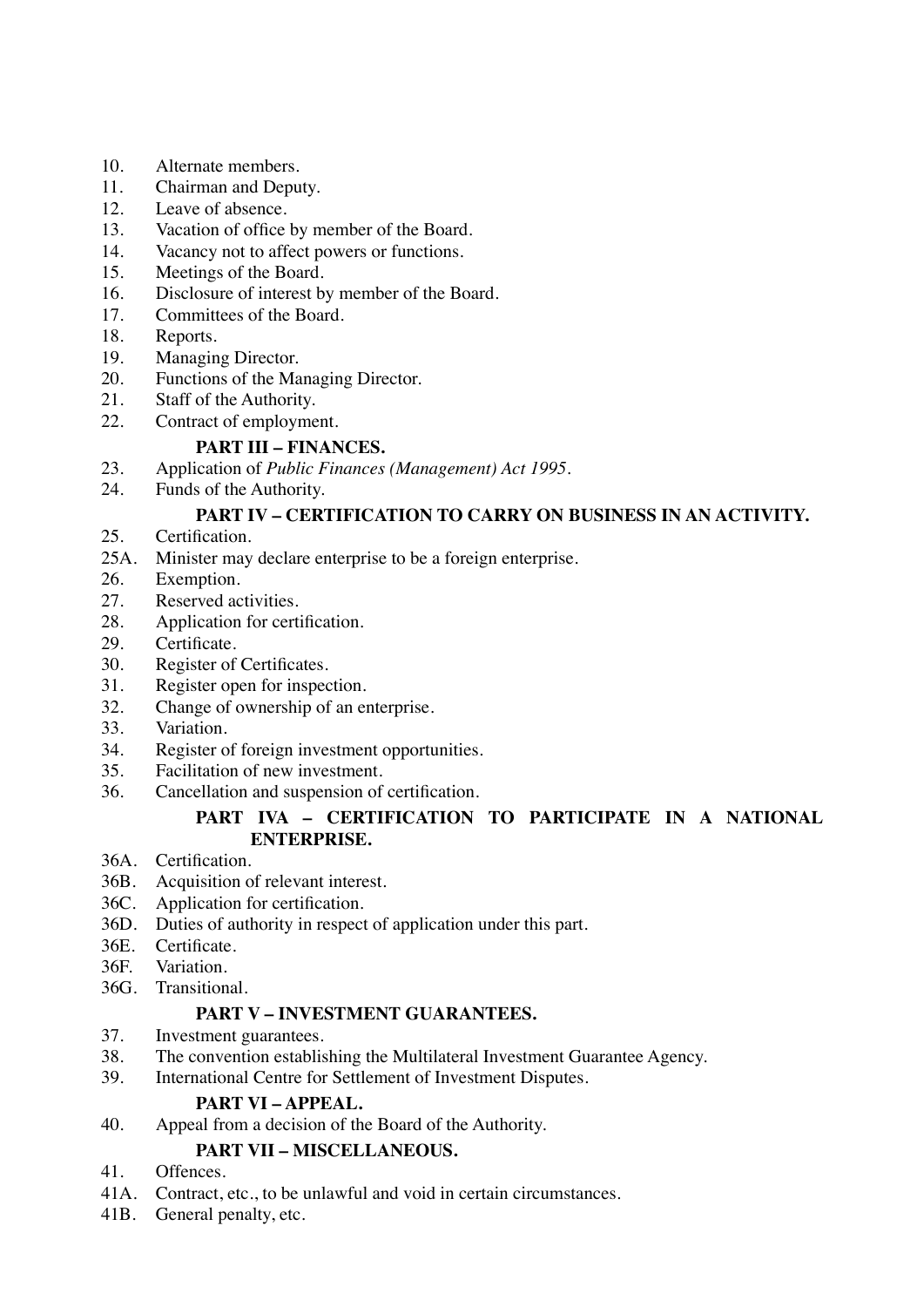- 42. Information.
- 43. False statements.
- 44. Regulations.
- 44A. Prosecutions.
- 44B. Confidentiality.

#### **PART VIII – REPEAL.**

46. Repeal.

#### **PART IX – TRANSITIONAL AND SAVING.**

47. Interpretation. "NIDA"

- "repealed Act"
- 48. Transfer of assets.
- 49. Saving of contracts.
- 50. Transfer of offices.
- 51. Transfer of officers.
- 52. Service.
- 53. Actions, etc., not to abate.
- 54. Saving of existing exemption, registration, etc.
- 55. Application of Acts.
- 56. First Managing Director.
- 57. Restrictions on registration under the repealed Act.

## **SCHEDULE 1**

## **INDEPENDENT STATE OF PAPUA NEW GUINEA.**

## AN ACT

### entitled

#### *Investment Promotion Act* **1992***,*

- Being an Act to provide for the promotion of investment in the interests of national, social and economic development, and for that purpose to establish a body to be known as the Investment Promotion Authority; to define its powers and functions and to repeal certain Acts; and for related purposes,
- MADE by the National Parliament to come into operation in accordance with a notice in the National Gazette by the Head of State, acting with, and in accordance with the advice of the Minister.

#### **PART I. – PRELIMINARY.**

#### **1. Purposes of Act.**

The purposes of this Act are–

(*a*) to promote and facilitate investment in the country by citizens and foreign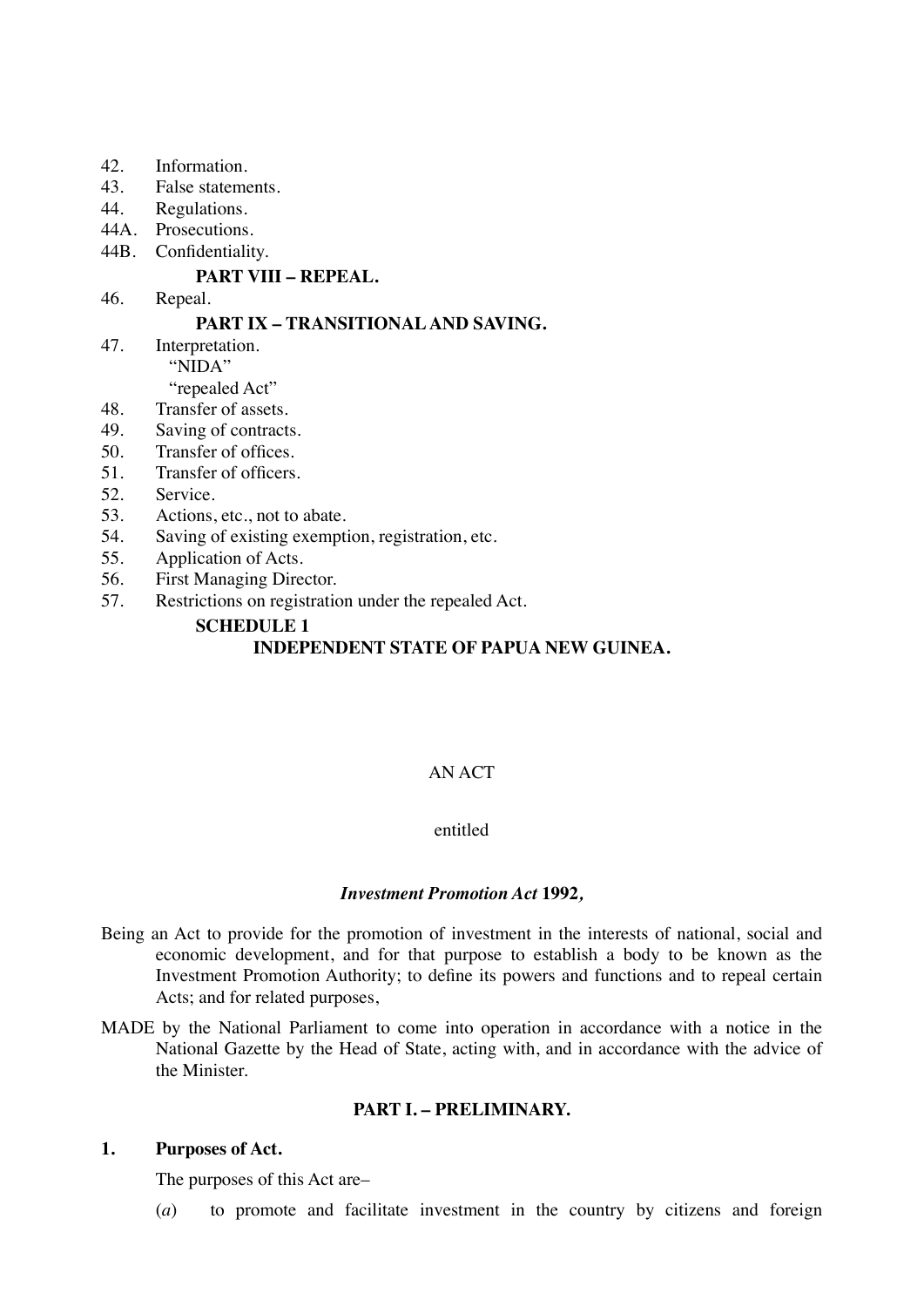investors; and

- (*b*) to provide for the grant of a certificate to a foreign enterprise; and
- (*c*) to define the activities open to a foreign investor; and
- (*d*) to provide for a register of foreign investment opportunities; and
- (*e*) to promote investments which will materially benefit the country and its people and which–
	- (i) contribute to economic growth; or
	- (ii) create employment; or
	- (iii) utilize domestic resources and, in particular, renewable resources; or
	- (iv) assist in skills acquisition; or
	- (v) increase the volume and value of exports; or
	- (vi) develop remote areas of the country; or
	- (vii) facilitate increased ownership of investment by citizens; or
	- (viii) promote import replacement; or
	- (ix) are likely to effect any combination of the aims specified in Subparagraphs (i) to (viii); and
- (*ea*) to monitor the impact of investment and the activities of enterprises; and
- (*f*) to establish the Investment Promotion Authority to assist the State in achieving the purposes specified in this Section.

## **2. Compliance with Constitutional requirements.**

(1) For the purposes of Section 41 of the *Organic Law on Provincial Governments and Local-level Governments*, it is declared that this law relates to a matter of national interest.

(2) This Act, to the extent that it regulates or restricts a right or freedom referred to in Subdivision III.3.C. of the *Constitution*, namely:–

- (*a*) the right to freedom from arbitrary search and entry conferred by Section 44 of the *Constitution*; and
- (*b*) the right to freedom of employment conferred by Section 48 of the *Constitution*; and
- (*c*) the right to privacy conferred by Section 49 of the *Constitution*,

is a law that is made for the purpose of giving effect to the public interest in public welfare.

## **3. Interpretation.**

(1) In this Act, unless the contrary intention appears–

**"activity"** means–

(*a*) an activity set out in the publication entitled International Standard Industrial Classification of All Economic Activities (ISIC) published by the Department of Economic and Social Affairs, Statistical Office of the United Nations, as amended from time to time; or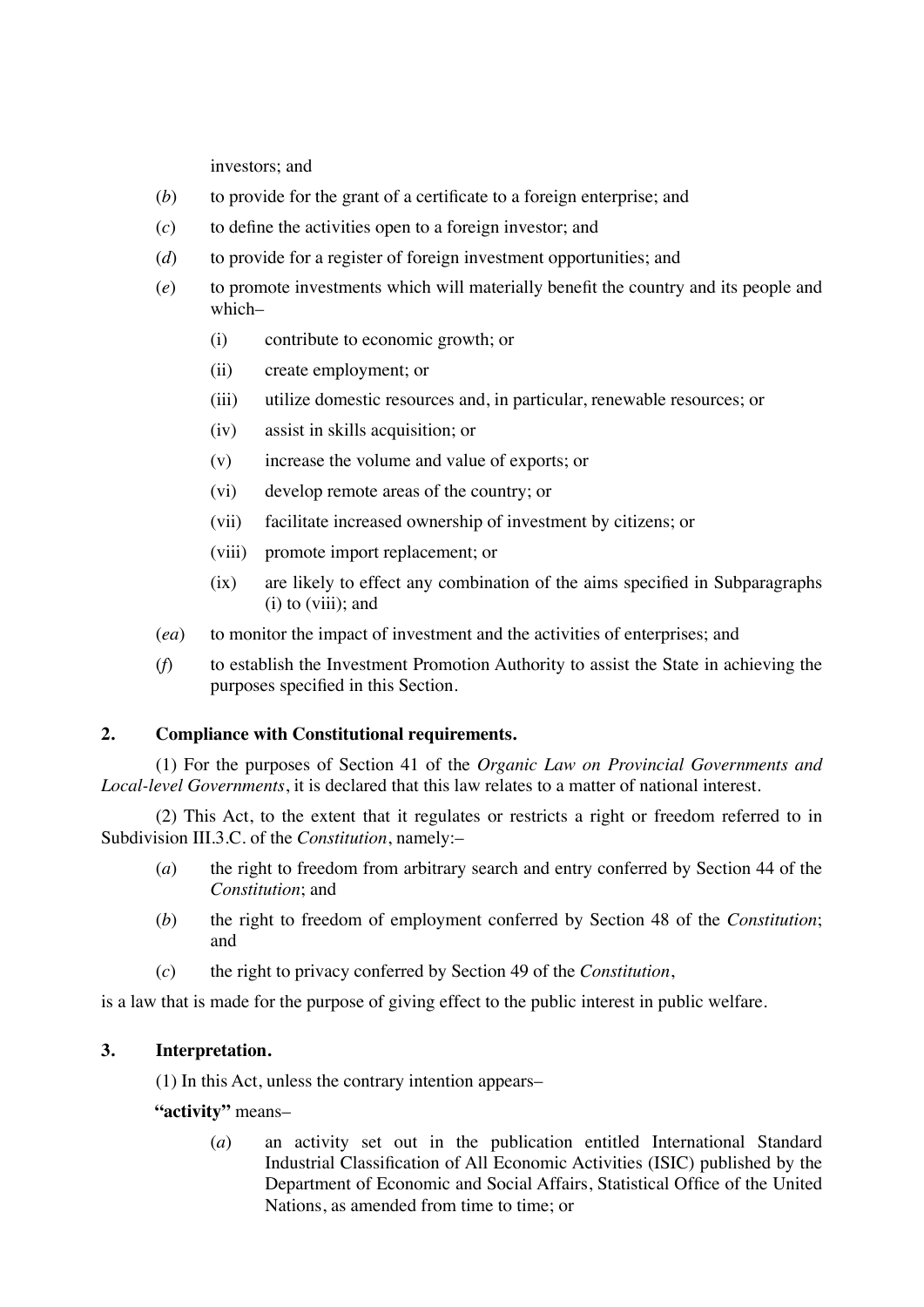(*b*) any activity reserved for a citizen or national enterprise under Section 27,

and includes all other antecedent and incidental business activities which are reasonably required to be conducted by an enterprise in carrying on business in that activity in respect of which it is certified to carry on business;

**"Authority"** means the Investment Promotion Authority established under Section 5;

**"Board"** means the Board established under Section 8;

**"carrying on business"** includes–

- (*a*) making application for any permit, licence, lease or authority issued for commercial purposes by the State or by a State body; or
- (*b*) administering, renting, managing or otherwise dealing with property as an owner, agent, legal personal representative or trustee whether by a servant or agent or otherwise; or
- (*c*) maintaining an agent, employee or officer for the purpose of soliciting or procuring or entering into orders, arrangements, agreements or contracts (whether conditional or not) whether or not the agent, employee or officer is continuously resident in the country; or
- (*d*) maintaining an office, agency or branch (however described) whether or not the office, agency or branch is also used for one of those purposes by another enterprise; or
- (*e*) undertaking a building, construction or assembly project or an activity numbered 8324 and 8329 in the ISIC that will not be completed within six months; or
- (*f*) a combination of Paragraphs (a) to (e),

but an enterprise shall not be regarded as carrying on business by reason only that it–

- (*g*) is or becomes a party to an action or suit or any administrative or arbitration proceeding; or
- (*h*) effects settlement of an action, suit or proceeding or of a claim or dispute; or
	- (i) holds meetings of its directors or shareholders or carries on other activities concerning its internal affairs; or
- (*j*) maintains a bank account; or
- (*k*) effects a sale through an independent contractor; or
- (*l*) by an advertisement, solicits or procures an order that becomes a binding contract only if the order is accepted outside the country; or
- (*m*) creates evidence of a debt or creates a charge on property; or
- (*n*) secures or collects any of its debts or enforces its rights in regard to any securities relating to any such debts; or
- (*o*) conducts an isolated transaction that is complete within a period of 31 days, not being one of a number of similar transactions repeated from time to time; or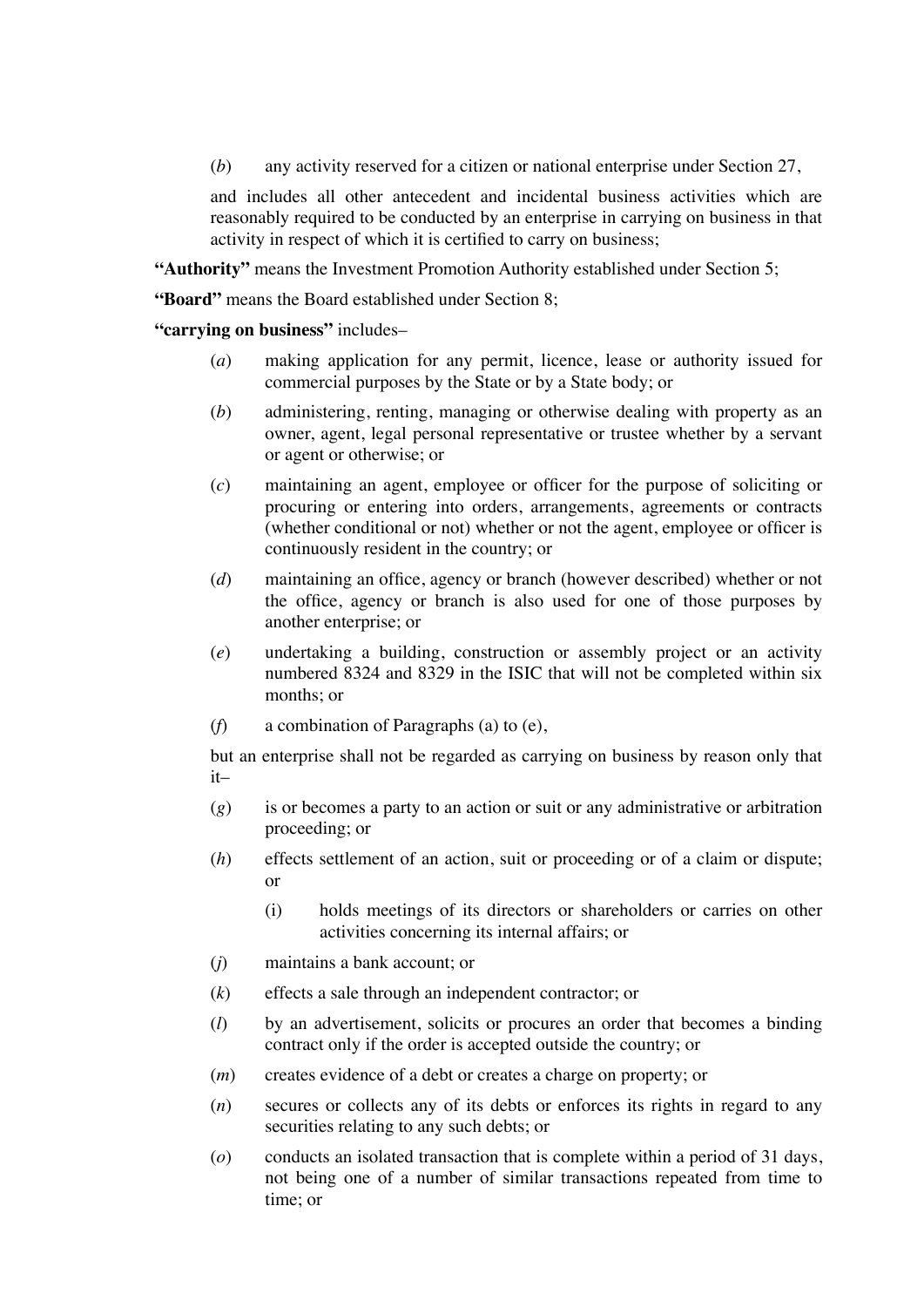(*p*) invests any of its funds or holds any real or personal property;

**"certificate"** means a certificate issued under Section 29 or Section 36E;

**"Chairman"** means the Chairman appointed under Section 11;

**"citizen"** includes the State, a State body and an enterprise wholly owned by a citizen, unless the control exerciseable in law or by any agreement between the shareholders or the enterprise and a third party, or in practice, is maintained by a person other than a citizen;

**"committee"** means a committee established under Section 17;

**"corporation"** has the same meaning as in the *Companies Act* (Chapter 146);

**"enterprise"** means any person, corporation, body or association of persons engaged, or proposed to be engaged in carrying on business in an activity in the country;

**"foreign enterprise"** means an enterprise–

- (*a*) which is not a national enterprise or a citizen; or
- (*b*) declared to be a foreign enterprise by the Minister under Section 25A;

**"foreign investment"** means investment by a non-citizen;

- **"foreign investor"** means any person, corporation, body or association of persons that is not a citizen which makes or proposes to make an investment in the country;
- **"investment"** means every kind of asset subject to the laws of Papua New Guinea and includes–
	- (*a*) moveable and immovable property and other property rights including charges, mortgages, liens and pledges; and
	- (*b*) shares, stocks and debentures of corporations or interests in the property of such corporations; and
	- (*c*) a chose in action, a claim to money or a claim to any performance having a financial value; and
	- (*d*) intellectual and industrial property rights and goodwill; and
	- (*e*) business and analogous concessions conferred by law, including concessions to search for, cultivate, extract or exploit natural resources;
- **"Managing Director"** means the Managing Director of the Investment Promotion Authority appointed under Section 19 and includes the person occupying the office of Managing Director under Section 56;
- **"national enterprise"** means an enterprise more than 50% of which is owned directly or indirectly by a citizen, unless the control exercisable in law or by any agreement between the shareholders, or by agreement between the shareholders or the enterprise and a third party, or in practice, in maintained by a person other than a citizen;

**"officer"** has the same meaning as in the *Companies Act 1997*;

- **"repealed Act"** means the *National Investment and Development Act* (Chapter 120) (repealed);
- **"State body"** means–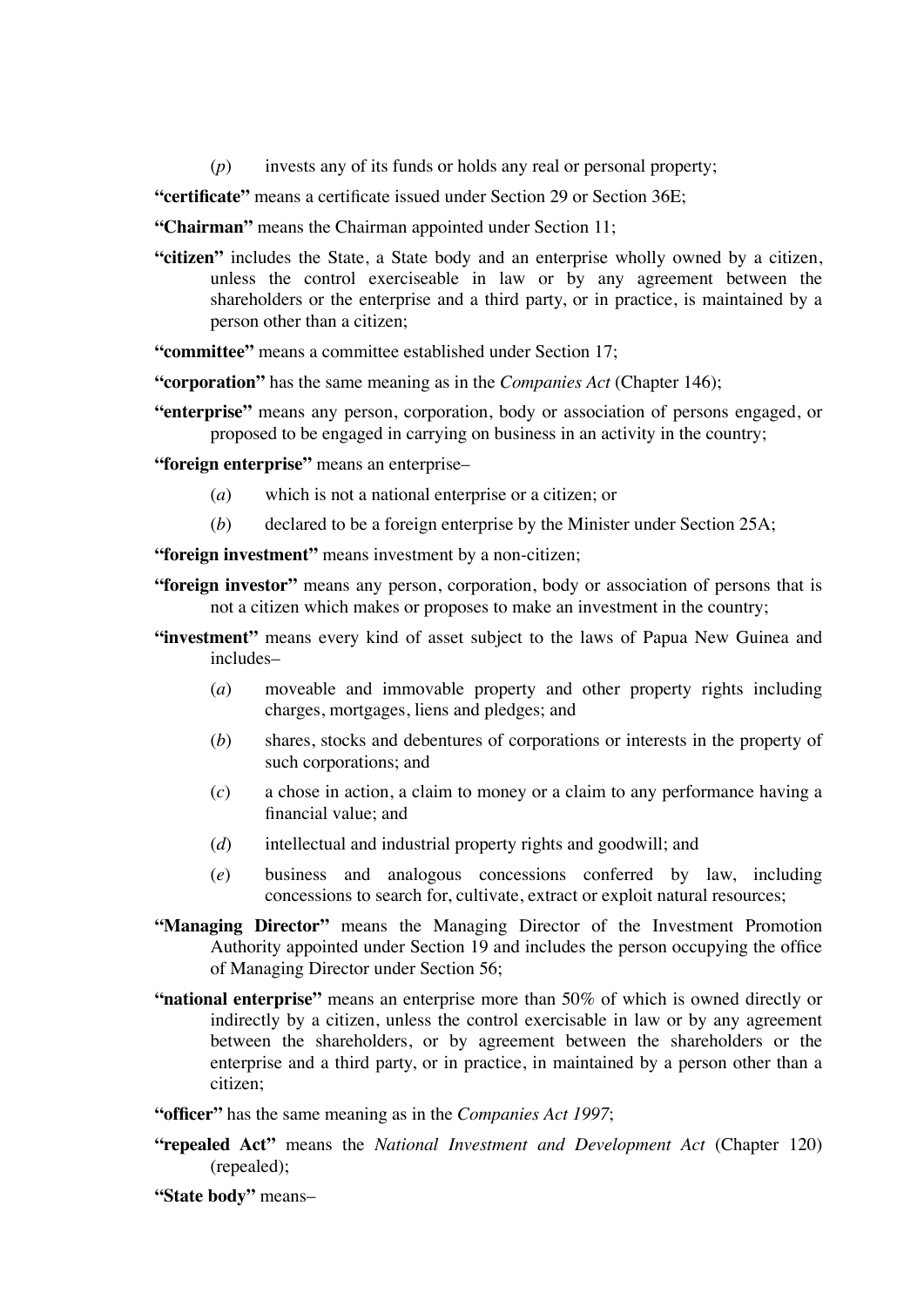- (*a*) the National Government; or
- (*b*) a Provincial Government; or
- (*c*) an arm, Department, agency or instrumentality of the State or of a Provincial Government; or
- (*d*) any body, authority or instrumentality established by the State or by or under an Act;

**"this Act"** includes the Regulations.

(2) For the purposes of this Act, an enterprise shall be deemed to carry on business in the country notwithstanding that the business is carried on partly within and partly outside the country.

(3) For the purposes of this Act, an enterprise which carries out an activity on behalf of another enterprise pursuant to a contract, agreement or understanding shall, subject to any other Act, be deemed not to be carrying on the business of that other enterprise but to be carrying on the business of agent, manager, supplier or contractor as is appropriate.

## **4. Act binds the State.**

(1) This Act binds the State.

(2) Where, by or under any other Act, the Head of State, acting on advice of a Minister, may give directions as to policy, any directions as to policy given to the Authority shall not be inconsistent with the provisions of this Act.

## **PART II. – THE INVESTMENT PROMOTION AUTHORITY.**

## **5. Establishment of the Authority.**

(1) The Investment Promotion Authority is established.

(2) The Investment Promotion Authority–

- (*a*) is a body corporate with perpetual succession; and
- (*b*) shall have a common seal; and
- (*c*) may acquire, hold and dispose of property; and
- (*d*) may sue and be sued in its corporate name and style.

(3) All courts, Judges and persons acting judicially shall take judicial notice of the common seal of the Authority affixed to a document and shall presume that it was duly affixed.

## **6. Functions of the Investment Promotion Authority.**

The functions of the Authority are, in accordance with any directions of the National Executive Council or the Minister on development objectives and policies–

- (*a*) to provide information to investors in the country and overseas; and
- (*b*) to encourage and facilitate investment in the country by assisting investors to obtain all necessary licences, compliances and approvals; and
- (*c*) to facilitate the introduction of citizens and foreign investors to each other and to activities and investments of mutual benefit; and
- (*d*) to provide a system of certification of a foreign enterprise and to require that a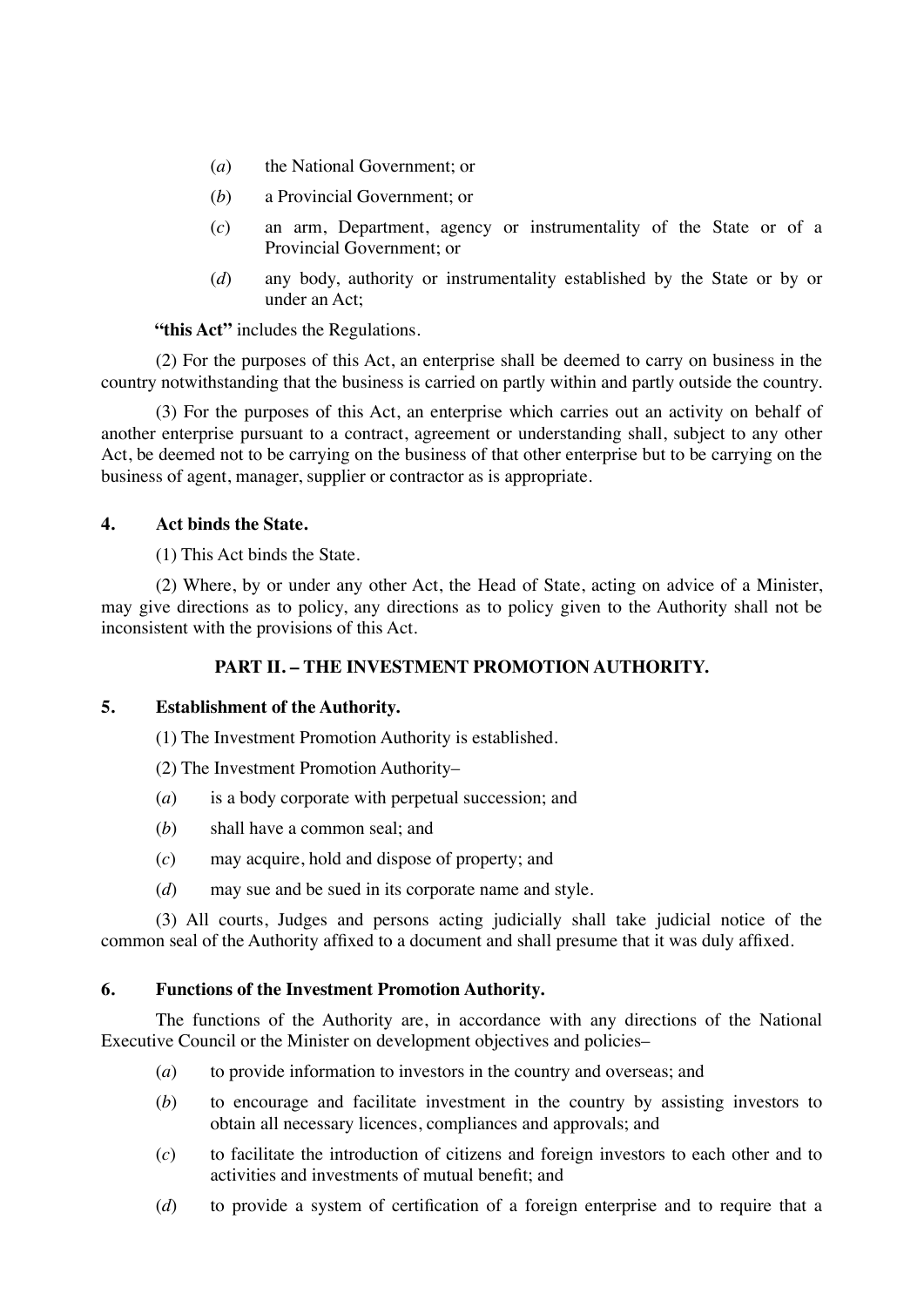foreign enterprise may only carry on business if so certified; and

- (*da*) to monitor the activities of foreign enterprises so as to determine whether or not a foreign enterprise is certified and complies with the terms and conditions of its certificate to carry on business in the country; and
- (*e*) to advise the Minister on policy issues which relate to this Act; and
- (*f*) to maintain a register of foreign investment opportunities; and
- (*g*) to facilitate citizen participation in investment and in the ownership of national and foreign enterprises; and
- (*h*) to carry out such other functions as are given to the Authority by this Act or by any other law; and
- (*i*) generally to do such supplementary, incidental, or consequential acts and things as are necessary or convenient for carrying out its functions.

## **7. Powers of the Authority.**

(1) The Authority has, in addition to the powers otherwise conferred on it by this Act and any other law, power to do all things necessary or convenient to be done for or in connection with the performance of its functions.

(2) Where in the opinion of the Minister a State body has unduly delayed the issue or grant or consideration of a licence, compliance or approval, he may refer the matter to the Minister responsible for such State body.

(3) The Minister to whom reference is made under Subsection (2) shall provide to the Minister within 30 days of such reference a report on the reasons for the delay and the measures that are being taken or will be taken to minimize any further delay.

(4) If, following the report of the Minister under Subsection (3) there is a further delay which, in all the circumstances, the Minister considers unreasonable and unjustified he may refer the matter to the National Executive Council which shall consider the matter and give such direction as it considers shall best give effect to the purposes of this Act.

#### **8. Board for the Investment Promotion Authority.**

(1) There is established a Board for the Investment Promotion Authority.

(2) The Board shall perform the functions, exercise the powers and manage and direct the affairs of the Authority.

(3) The Board shall, in the exercise of its functions under this Act, act in accordance with any general or specified directions as to the policy to be followed given to it from time to time by the Minister.

(4) The Minister may, after consultation with the Board, give to the Board directions as to policy and the Board shall give effect to such policy but any such direction as to policy shall not be inconsistent with the provisions of this Act.

#### **9. Membership of the Board.**

(1) The Board shall consist of–

(*a*) the Departmental Head of the Department responsible for trade and industry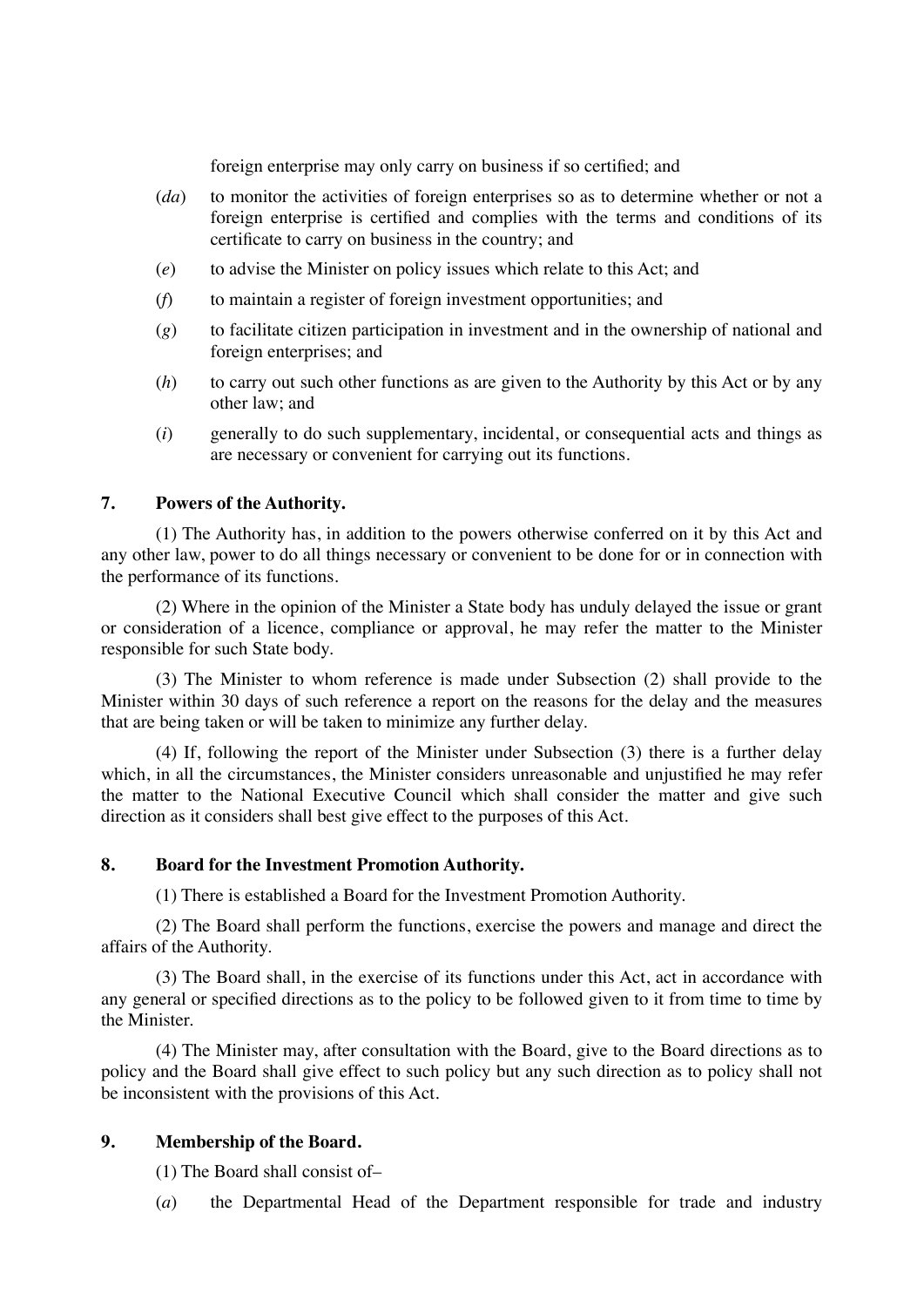matters or his nominee, *ex officio*; and

- (*b*) the Departmental Head of the Department responsible for finance and planning matters or his nominee, *ex officio*; and
- (*c*) the Managing Director, *ex officio*; and
- (*d*) two Members nominated by the Papua New Guinea Chamber of Commerce and Industry; and
- (*e*) one Member nominated by the Rural Industries Council; and
- (*f*) one Member nominated by the Liklik Bisnismanmeri Association Incorporated; and
- (*g*) one Member nominated by the Papua New Guinea Chamber of Mines and Petroleum; and
- (*h*) two Members appointed by the Minister.

(2) The Members referred to in Subsection (d) to (h)–

- (*a*) shall be appointed in accordance with the *Regulatory Statutory Authorities (Appointment to Certain Offices) Act 2004*; and
- (*b*) shall be appointed for a term of three years; and
- (*c*) hold office on such terms and conditions as are determined under the *Boards (Fees and Allowances) Act 1955*; and
- (*d*) are eligible for re-appointment.

(3) The nominee referred to in Subsections 1(a) and (b) shall be a person holding an office in the National Public Service not less than that of a First Assistant Secretary or the equivalent office.

(4) The persons referred to in Subsection (1)(d) to (h) shall be ordinarily resident in the country.

(5) If a body referred to in Subsection  $(1)(d)$  to  $(g)$  ceases to exist and is unable to nominate a person for membership to the Board the Minister may appoint a person in their place who shall, so far as is practicable, be representative of the interests of the group comprised by the body.

#### **10. Alternate members.**

(1) For each of the persons appointed under Subsection (1)(d) to (h), an alternate member shall be appointed in the same way and subject to the same conditions as the member for whom he is the alternate.

(2) In the event of the inability to act of a member, the alternate member has and may exercise all his powers, functions, duties and responsibilities and this Act applies accordingly.

(3) An alternate member may, unless the Board otherwise directs, attend all meetings of the Board but shall not, except where he is attending in the absence of the member for whom he is the alternate, take part in debate, vote on any matter or be counted towards a quorum.

(4) An alternate member is entitled to receive independently all notices, papers, minutes of meetings and other relevant information to which members are entitled.

## **11. Chairman and Deputy.**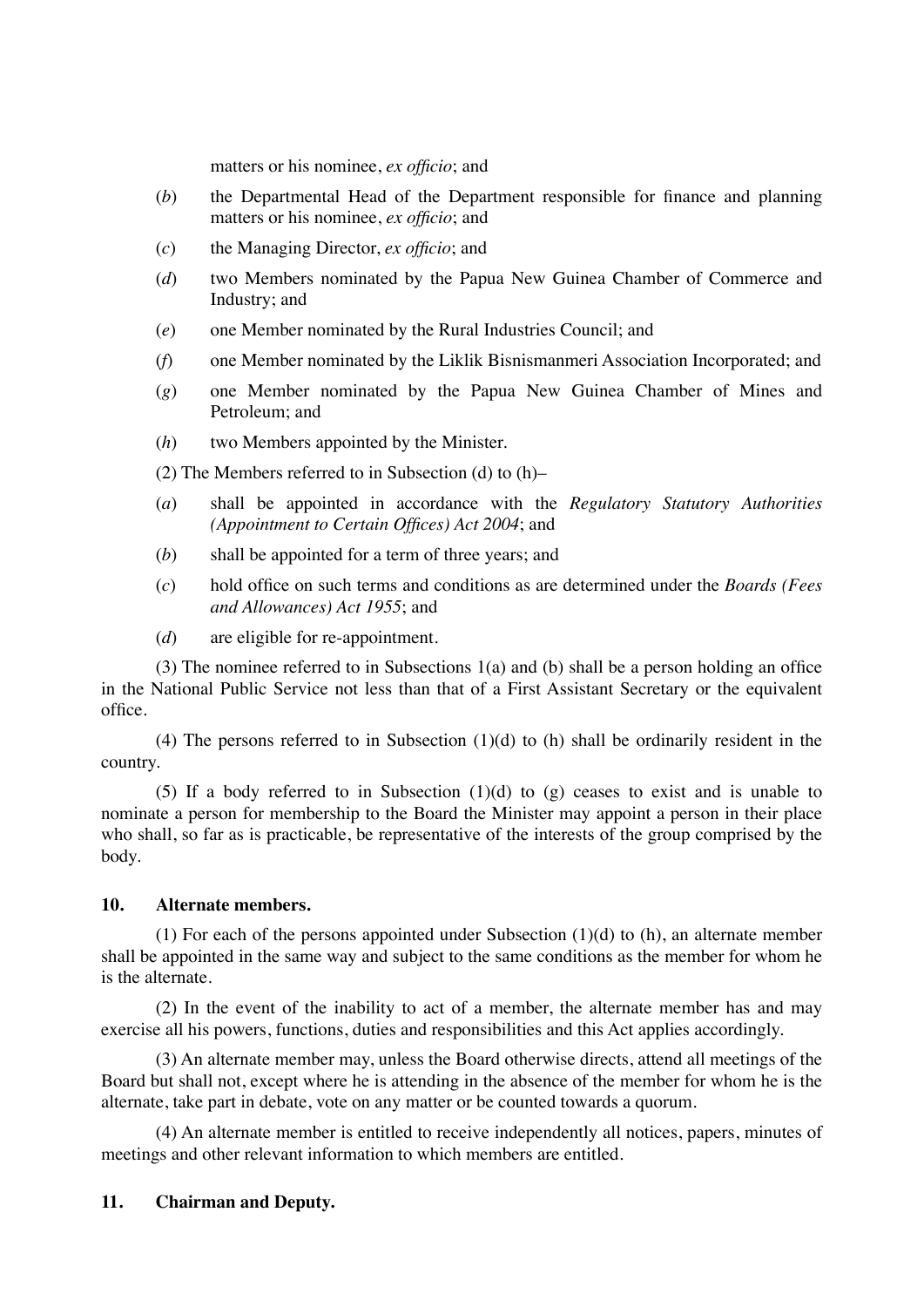(1) The Minister shall appoint one of the members to be the Chairman of the Board.

(2) The Minister shall, on the recommendation of the members of the Board, appoint one of the members to be the Deputy Chairman of the Board.

(3) The Chairman and Deputy Chairman hold office as Chairman or Deputy Chairman until the expiration of the period of their respective appointments or until they cease to be members, whichever first occurs.

### **12. Leave of absence.**

The Minister may grant leave of absence to a member of the Board on such terms and conditions as the Minister determines.

### **13. Vacation of office by member of the Board.**

(1) A member of the Board, other than an *ex officio* member, may resign his office by writing signed by him and delivered to the Minister.

(2) If a member of the Board, other than an *ex officio* member–

- (*a*) becomes permanently incapable of performing his duties; or
- (*b*) resigns his office in accordance with Subsection (1); or
- (*c*) is absent, except with the written consent of the Minister, from three consecutive meetings of the Board; or
- (*d*) fails to comply with Section 16; or
- (*e*) becomes bankrupt, or applies to take the benefit of any law for the benefit of bankrupt or insolvent debtors, compounds with his creditors or makes an assignment of his remuneration for their benefit; or
- (*f*) is convicted of an offence punishable under a law by a term of imprisonment of one year or longer; or
- (*g*) ceases to be ordinarily resident in the country,

the Minister shall terminate his appointment.

(3) The Minister, may at any time, by written notice advise a member, other than an *ex officio* member, that he intends to terminate his appointment on the grounds of inefficiency or misbehaviour.

(4) Within 14 days of the receipt of a notice under Subsection (3), the member may reply in writing to the Minister, who shall consider the reply, and, where appropriate, terminate his appointment.

(5) Where the member referred to in Subsection (3) does not reply in accordance with Subsection (4), his appointment is terminated.

## **14. Vacancy not to affect powers or functions.**

The exercise of a power or the performance of a function of the Board is not invalidated by reason only of a vacancy in the membership of the Board.

## **15. Meetings of the Board.**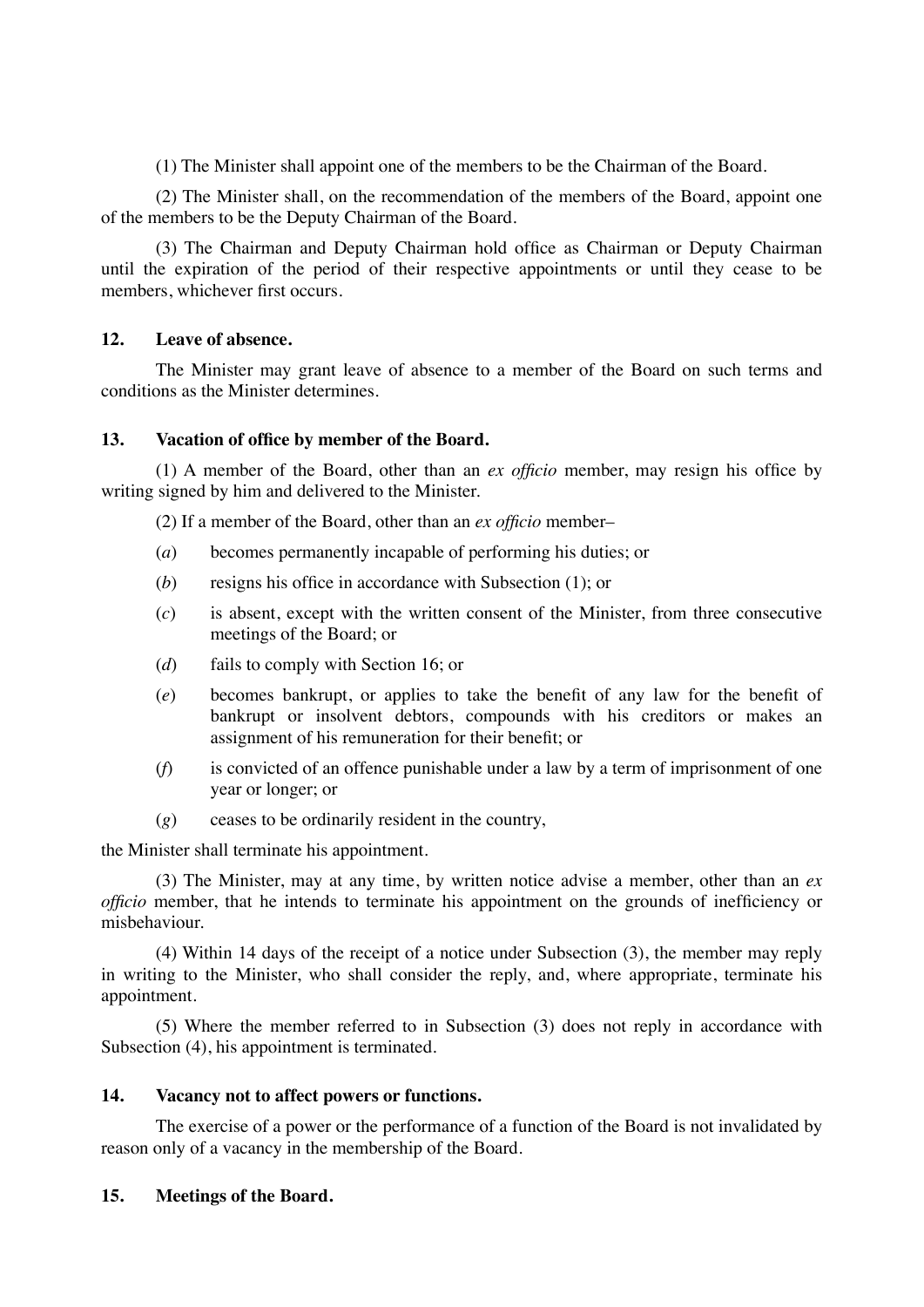(1) The Board shall meet as often as the business of the Board requires, and at such times and places as the Chairman directs, but in any event not less frequently than once in every three months.

- (2) At a meeting of the Board–
- (*a*) five members constitute a quorum; and
- (*b*) the Chairman, or in his absence the Deputy Chairman, shall preside, and if both the Chairman and Deputy Chairman are absent, the members present shall appoint, from among their own number, a chairman for that meeting; and
- (*c*) matters arising shall be decided by a majority of the votes of the members present and voting; and
- (*d*) the person presiding has a deliberative, and in the event of an equality of votes on any matter, also a casting vote.
- (3) The Board shall cause minutes of its meeting to be recorded and kept.
- (4) Subject to this Act, the procedures of the Board are as determined by the Board.

## **16. Disclosure of interest by member of the Board.**

(1) A member of the Board who has a direct or indirect interest in a matter being considered or about to be considered by the Board shall, as soon as possible after the relevant facts have come to his knowledge, disclose the nature of his interest at a meeting of the Board.

(2) A disclosure under Subsection (1), shall be recorded in the minutes of the Board, and the member–

- (*a*) shall not take part, after the disclosure, in any deliberation or decision of the Board in relation to the matter; and
- (*b*) shall be disregarded for the purpose of constituting a quorum of the Board for any such deliberation or decision.

## **17. Committees of the Board.**

(1) The Board may, from time to time, establish committees of the Board to advise the Board on such matters as the Board considers necessary.

(2) In establishing a committee under Subsection (1), the Board may–

- (*a*) appoint such persons as it considers necessary; and
- (*b*) specify the functions and procedures of the committee.

(3) A member of a committee who is not a member of the Board may receive fees and allowances under the *Boards (Fees and Allowances) Act 1955*.

## **18. Reports.**

(1) The Board shall furnish to the Minister–

- (*a*) on or before 15 March in every year, a report on the progress and performance of the Authority for the previous year; and
- (*b*) such other reports in relation to the functions of the Authority as are requested by the Minister.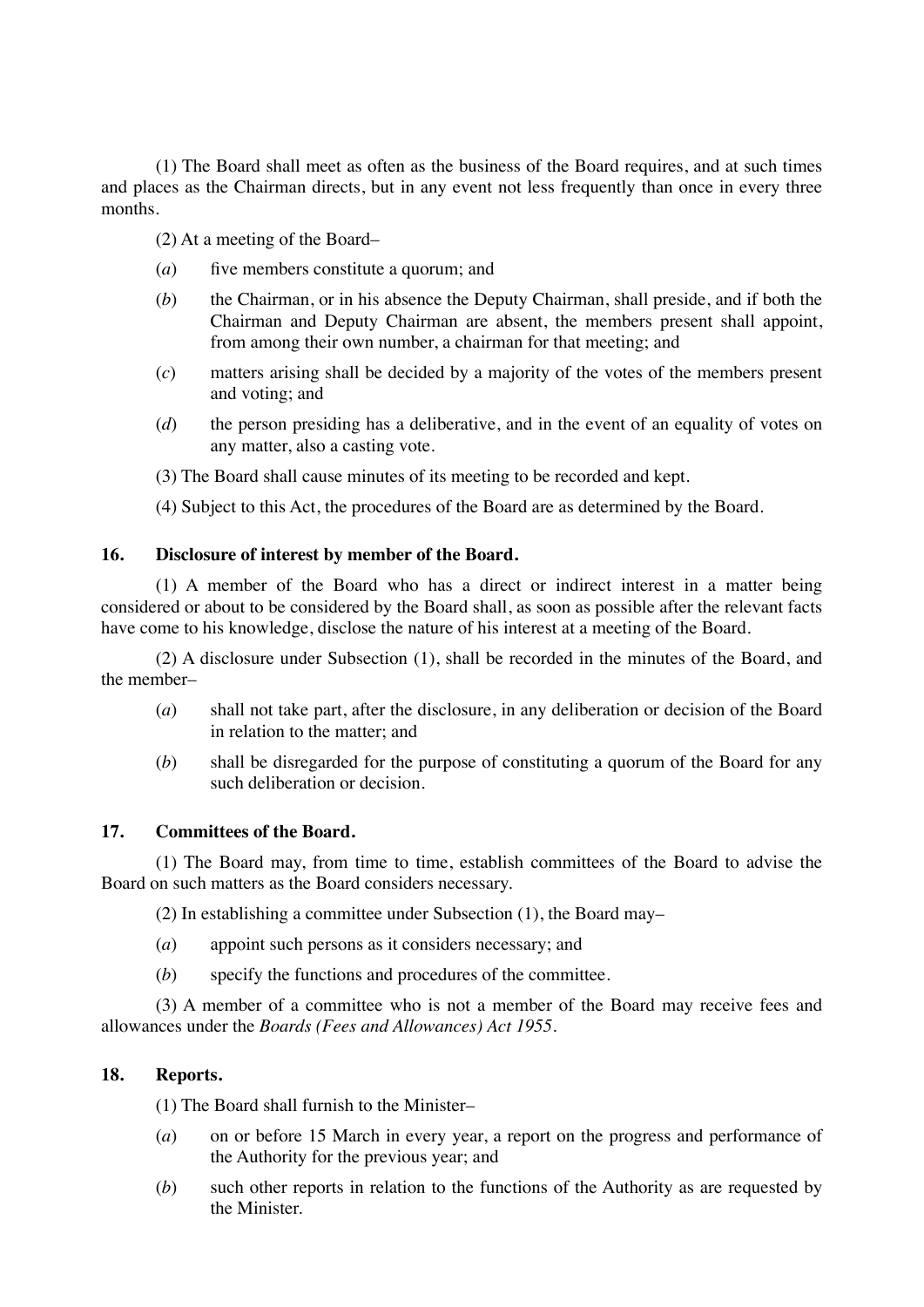(2) As soon as practicable after he has received the report referred to in Subsection (1)(a), the Minister shall forward the report to the Speaker for presentation to the Parliament.

### **19. Managing Director.**

(1) There shall be a Managing Director of the Authority whose manner of appointment, suspension and dismissal are as specified in the *Regulatory Statutory Authorities (Appointment to Certain Offices) Act 2004*.

(2) The Managing Director is–

- (*a*) the chief executive officer of the Authority; and
- (*b*) the head of the staff of the Authority; and
- (*c*) responsible to the Board for the efficient carrying out of the functions of the Authority.

(3) The Managing Director shall be appointed for a term of four years and, subject to the *Salaries and Conditions Monitoring Committee Act 1988*, on such terms and conditions as are determined by the Board and shall be eligible for reappointment.

(4) The Managing Director may be dismissed from office by the Minister by notice in the National Gazette following a recommendation by the Board if he–

- (*a*) becomes incapable of performing his duties; or
- (*b*) engages in any paid employment or carries on business outside the duties of his office; or
- (*c*) becomes bankrupt, applies to take the benefit of any law for the relief of bankrupt or insolvent debtors, compounds with his creditors or makes an assignment of his salary for their benefit; or
- (*d*) resigns his office by writing signed by him and delivered to the Minister; or
- (*e*) is convicted of an offence that is punishable under a law by a term of imprisonment of one year or longer; or
- (*f*) ceases to be ordinarily resident in the country.

#### **20. Functions of the Managing Director.**

(1) The Managing Director shall–

- (*a*) manage the Authority in accordance with the policy and direction of the Board; and
- (*b*) advise the Board on any matter concerning the Authority referred to him by the Board.
- (2) The Managing Director–
- (*a*) shall carry out and perform the duties required of him under this Act and his contract of employment; and
- (*b*) has such other duties as the Board shall from time to time determine.

(3) The Managing Director may, by instrument in writing, delegate all or any of his functions or powers (other than this power of delegation) to a person and shall report any delegation under this section forthwith to the Board.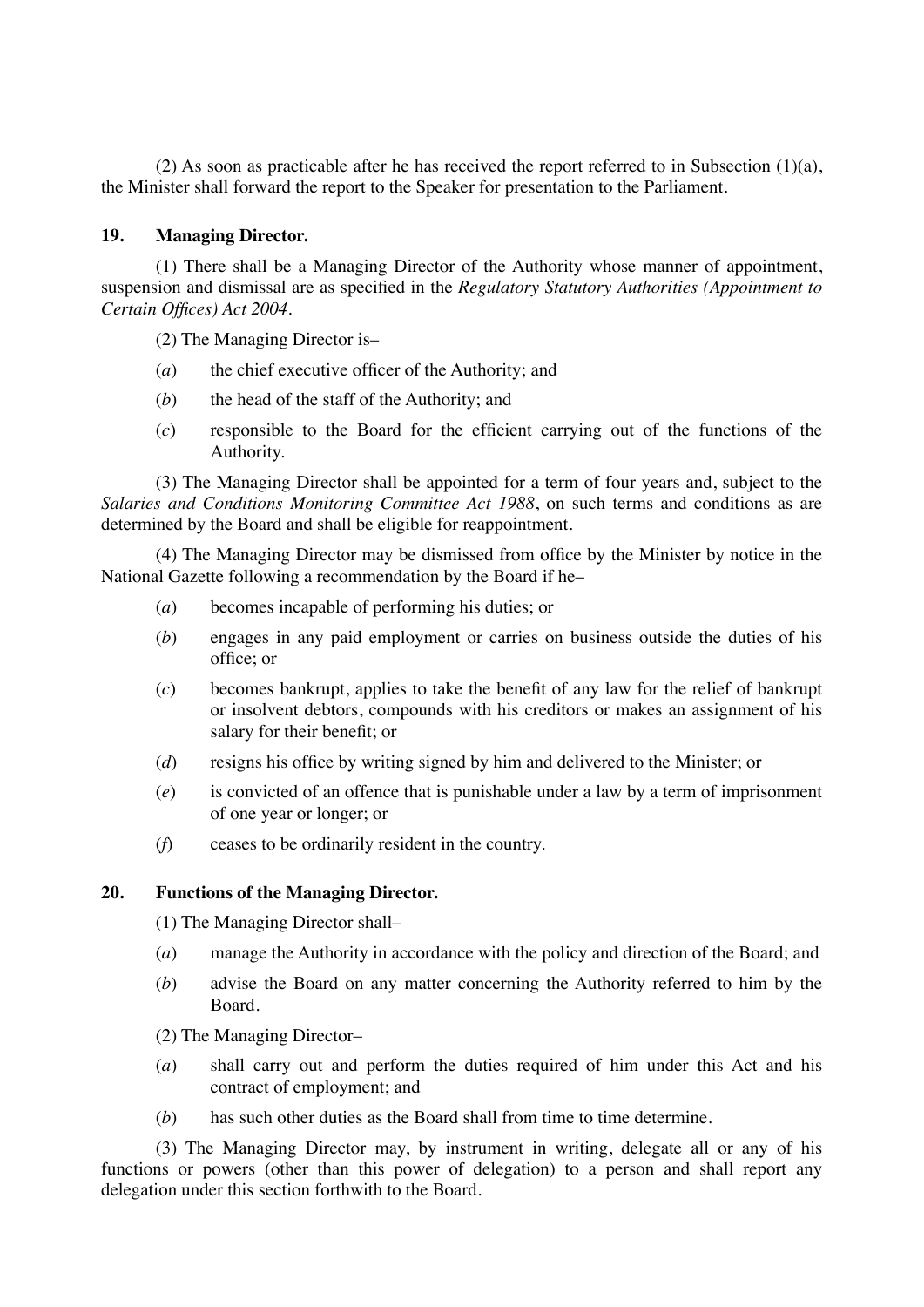### **21. Staff of the Authority.**

(1) The Managing Director may appoint to be employees of the Authority such persons as he considers necessary for the purpose of giving effect to this Act.

(2) The Managing Director and the employees appointed under Subsection (1) constitute the staff of the Authority.

(3) The Managing Director shall direct the employees of the Authority.

## **22. Contract of employment.**

The Managing Director and every employee of the authority shall be employed under a contract of employment which, in the case of the Managing Director, shall be executed by the Board on behalf of the Authority and by the Managing Director, and in the case of an employee, shall be executed by the Managing Director on behalf of the Authority and by the employee concerned.

## **PART III. – FINANCES.**

### **23. Application of** *Public Finances (Management) Act 1995***.**

Part VIII of the *Public Finances (Management) Act 1995* applies to and in relation to the Authority.

## **24. Funds of the Authority.**

(1) The funds of the Authority consist of–

- (*a*) all monies appropriated by Act for the purpose of carrying out or giving effect to this Act; and
- (*b*) all monies received by the Authority by way of grants and subscriptions; and
- (*c*) all monies received by the Authority for services provided by the Authority; and
- (*d*) all fees paid to the Registrar of Companies under the *Companies Act 1997*; and
- (*e*) all fees paid under the Acts contained in Schedule 1 to this Act; and
- (*f*) all other monies received by the Authority in accordance with the Act and in the exercise and performance of its powers, functions and duties.

(2) The monies of the Authority may be expended only–

- (*a*) in payment or discharge of expenses, obligations and liabilities of the Authority; and
- (*b*) in payment of the remuneration of the staff of the Authority and of allowances to the members of the Board; and
- (*c*) for such other purposes as are consistent with the functions of the Authority as the Board, after consultation with the Managing Director, shall determine.

## **PART IV. – CERTIFICATION TO CARRY ON BUSINESS IN AN ACTIVITY.**

## **25. Certification.**

(1) The Authority may, in accordance with this Part, grant a certificate permitting a foreign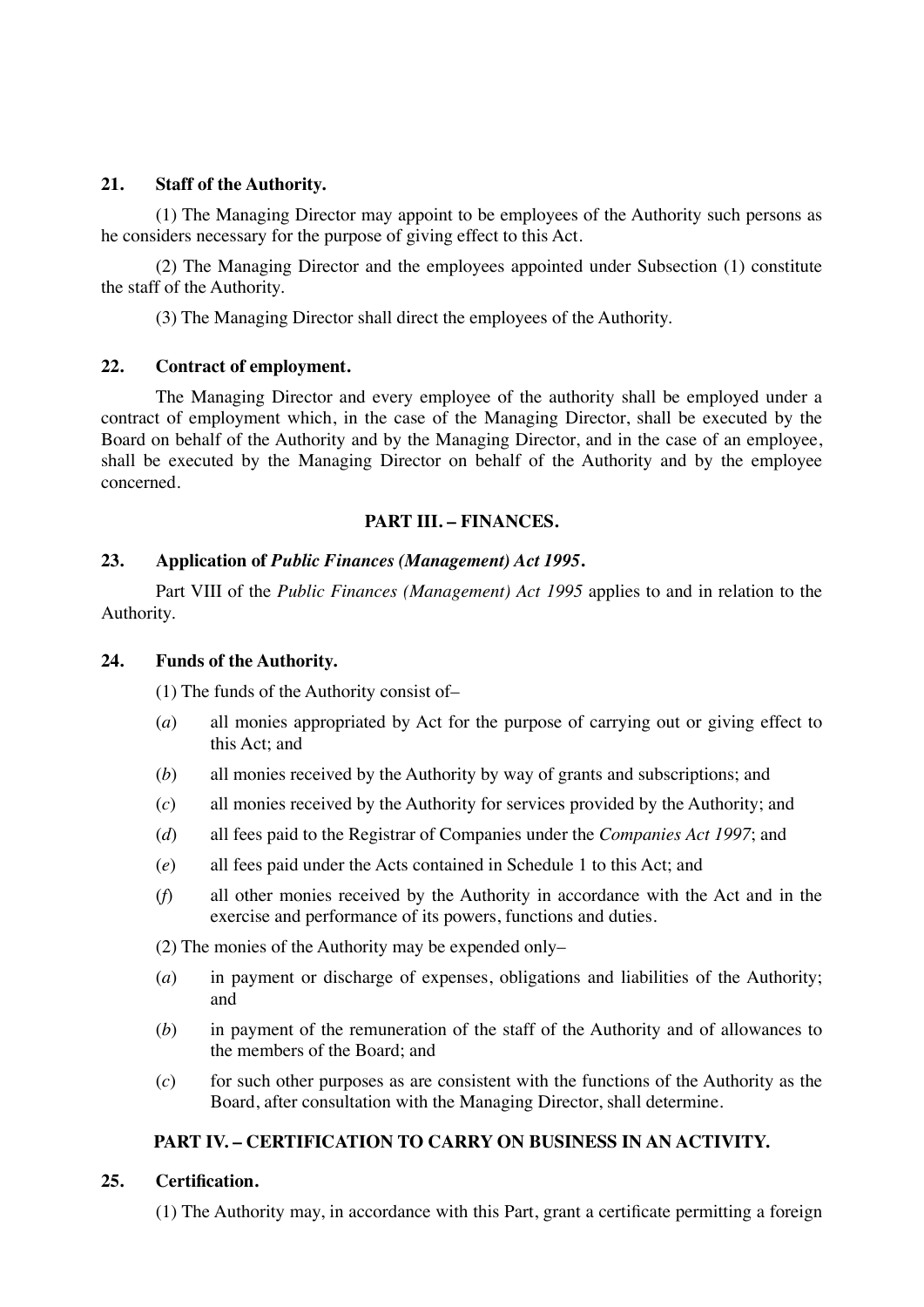enterprise to carry on business in the country.

(2) Subject to Section 26, a foreign enterprise shall not carry on business, unless a certificate has been granted under this Part.

(3) A certificate granted under this Act does not of itself relieve a foreign enterprise from compliance with any other law.

(4) A foreign enterprise which is granted a certificate under this Part shall comply with any law applying to it and such compliance is deemed to be a condition of every certificate issued under this Part.

### **25A. Minister may declare enterprise to be a foreign enterprise.**

The Minister may, on the recommendation of the Authority, by notice in the National Gazette, declare an enterprise to be a foreign enterprise for the purposes of this Act.

## **26. Exemption.**

(1) Subject to Subsections (2) and (3), where, in the opinion of the Authority, the activity in which a foreign enterprise intends to engage or is engaged is intended–

- (*a*) primarily for religious, charitable, educational or some other socially useful purpose; or
- (*b*) for a non-profit purpose (other than specified in Paragraph (a)) that is socially desirable and to be encouraged; or
- $(c)$  for a combination of any of the purposes specified in Paragraphs (a) and (b),

the Authority may, by written notice to that foreign enterprise, exempt that enterprise from any of the provisions of this Act.

(2) Before granting an exemption under Subsection (1), the Authority shall give notice in a newspaper circulating throughout the country that at the expiration of 30 days from the date of publication of the notice it proposes to grant an exemption.

(3) A person may, within 10 working days of the publication of a notice referred to in Subsection (2), object to the proposed exemption by giving written notice to the Authority in the prescribed form.

(4) The Authority shall consider any objection received by it and shall thereafter determine whether or not to grant an exemption within 30 working days of the expiration of the period referred to in Subsection (3).

### **27. Reserved activities.**

(1) The Regulations may prescribe activities which are reserved for–

- (*a*) citizens; or
- (*b*) national enterprises.

(2) The Authority shall, on or before the expiration of two years from the date of coming into operation of this Act and from time to time as it thinks fit, review the lists of prescribed activities under subsection (1).

(3) Following a review under Subsection (2), the Authority shall recommend to the Minister any additions or variations to, or deletions from, the lists of activities reserved under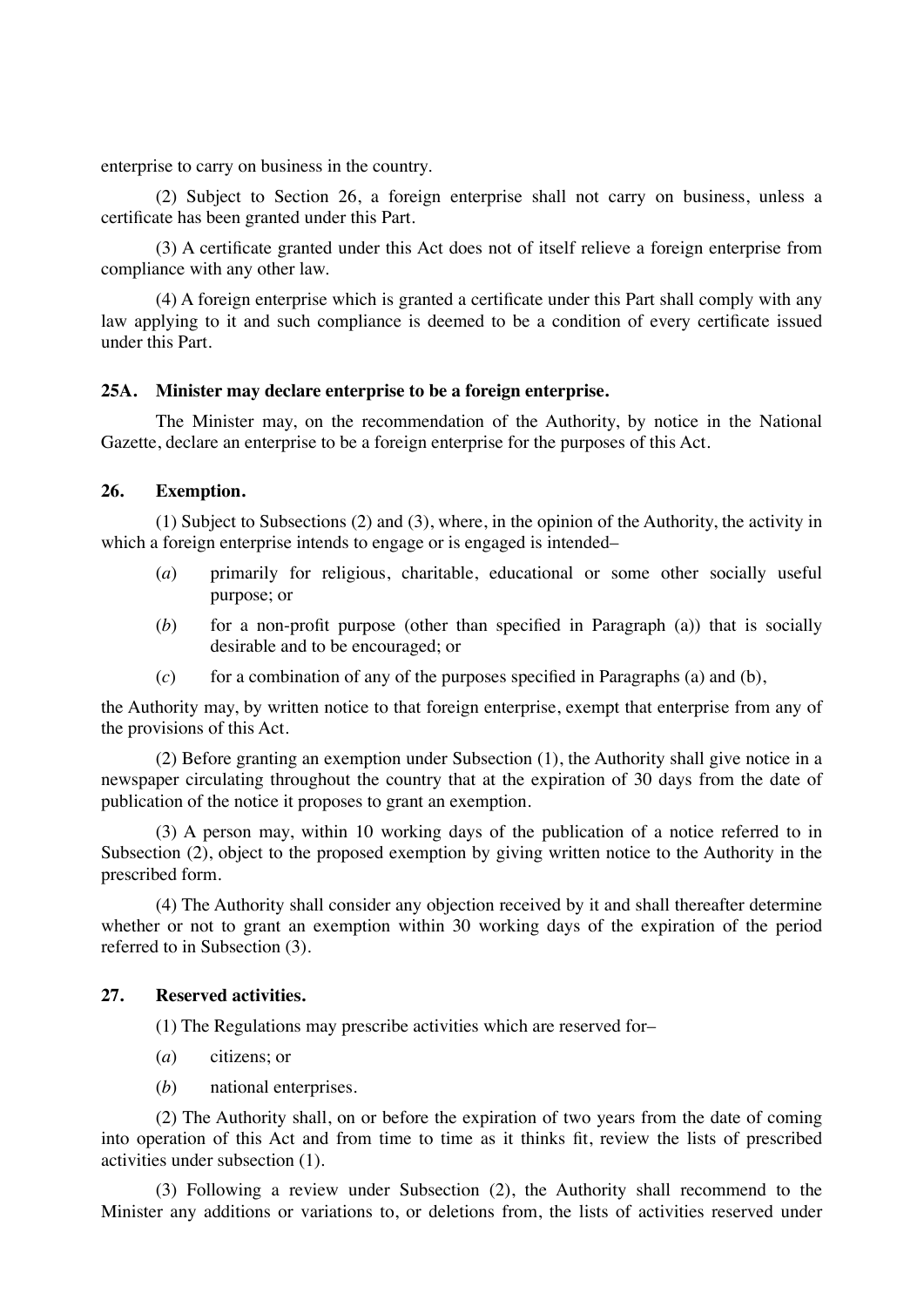### Subsection  $(1)$ .

(4) Subject to Sections 26(1) and (2), a certificate shall not be granted to a foreign enterprise to carry on business in an activity reserved under Subsection (1).

(5) An enterprise which is not a citizen and which is lawfully carrying on business prior to the commencement of Regulations made under Subsection (1), may continue to carry on business in that reserved activity.

(6) If a foreign enterprise has been granted a certificate to carry on business in an activity, or an enterprise which is not a citizen is lawfully carrying on business in an activity, and that activity becomes a reserved activity under Subsection (1), the enterprise may continue to carry on business in that activity notwithstanding that the activity has become reserved and no exemption or registration granted under the *National Investment and Development Act* (Chapter 120) shall be affected by any such reservation of an activity.

## **28. Application for certification.**

(1) A foreign enterprise may apply to the Authority for a certificate under this Part.

- (2) An application under Subsection (1) shall–
- (*a*) be in the prescribed form; and
- (*b*) contain the prescribed particulars; and
- (*c*) be accompanied by such documents as the Authority may require; and
- (*d*) be accompanied by the prescribed fee.

(2A) Subject to Section 32, where there is an alteration in any of the circumstances supplied under Subsection (2), the enterprise shall notify the Authority in writing of the alteration within one month of the date of the alteration.

(3) In addition to the documents referred to in Subsection (2), a foreign enterprise applying under Subsection (1) shall provide to the Authority a copy of any agreement or other document relating to the management or proposed management of the foreign enterprise.

(4) The Authority shall, in respect of any application made under this Part–

- (*a*) verify to its satisfaction the correctness of any statement made or information given in the application or any supporting documents; and
- (*b*) review the merits of the application in order to ascertain whether the proposed activity is likely to achieve all or any of the purposes of this Act; and
- (*c*) review the merits of the application to verify to its satisfaction the ability of the applicant to finance, establish and operate the enterprise in the proposed activity; and
- (*d*) review the merits of the applicant and any other person or enterprise who is, or is proposed to be, an owner, officer, partner or is otherwise associated with the applicant.

(4A) Subject to Subsection (7), the Authority shall, following verification of information contained in an application under Subsection (2) and review of the merits of the application and the applicant under Subsection (4), grant the application on such terms and conditions it considers appropriate unless–

(*a*) in the opinion of the Authority, the application is incorrect, misleading or does not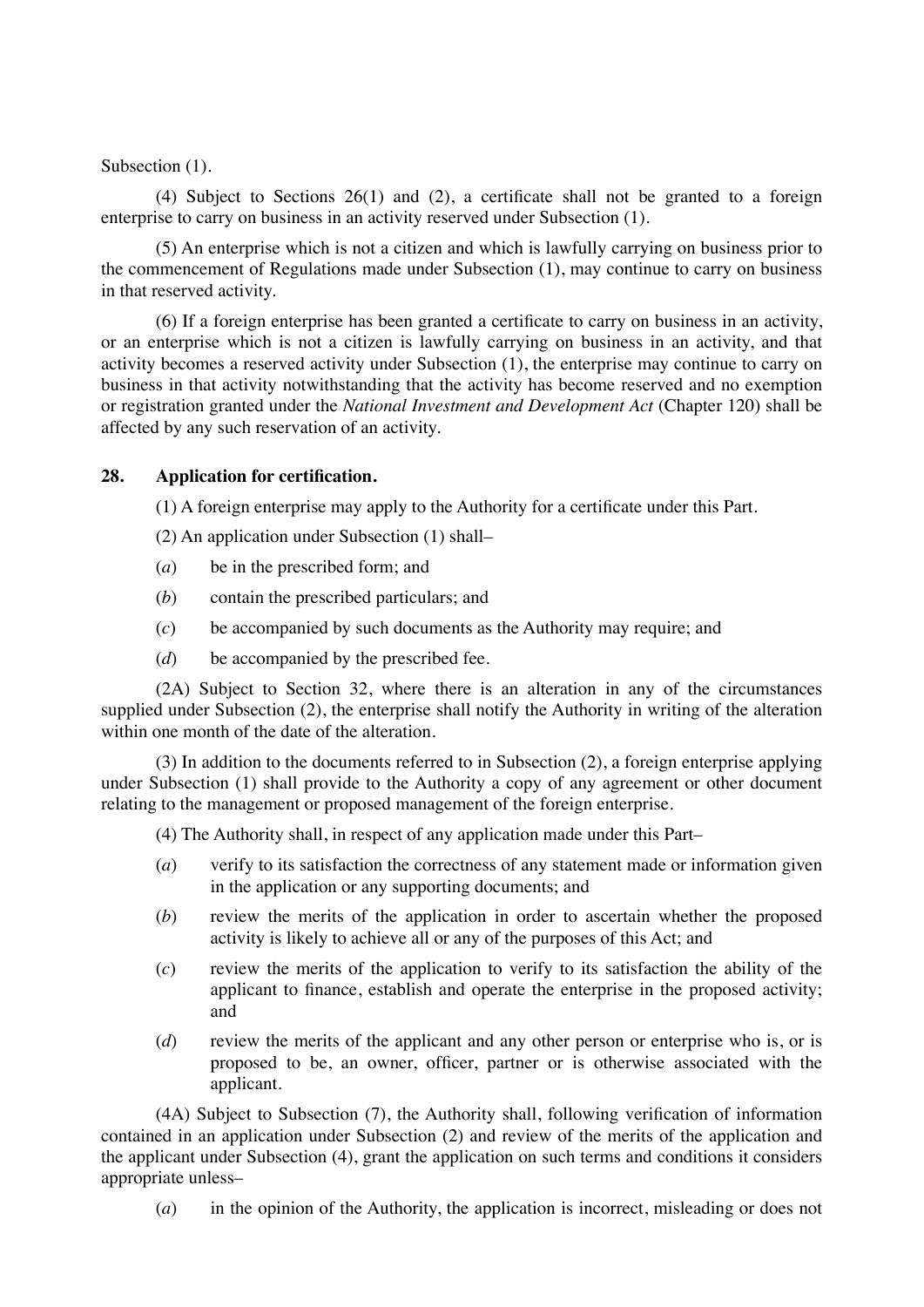otherwise comply with the Act; or

- (*b*) in the opinion of the Authority the proposed activity applied for is unlikely to achieve all or any of the purposes of this Act; or
- $(c)$  in the opinion of the Authority, the applicant does not possess the ability to finance, establish, operate or otherwise carry out the activity applied for; or
- (*d*) the applicant and any enterprise who is, or is proposed to be, an owner, officer or partner of the applicant or is otherwise associated with the applicant has–
	- (i) a civil judgement registered against him or it in the country or elsewhere and such judgement is proper and remains unsatisfied; or
	- (ii) been convicted of any offence punishable by a term of imprisonment of one year or longer or a fine of K10,000.00 or equivalent whether in the country or elsewhere; or
	- (iii) been adjudicated bankrupt or insolvent or has been wound-up or has had a receiver or a receiver and manager appointed within the ten years prior to making the application.

(4B) In this Part and in Part VII, unless the contrary intention appears, a person is deemed to be an owner of an enterprise, if that person has–

- (*a*) ownership of any shares in, or any part of the enterprise; or
- (*b*) the power to control or otherwise direct the actions or activities of the enterprise; or
- (*c*) ownership of any shares in, or any part of, an enterprise which owns shares in, or owns any part of, the enterprise.

(4C) For the purposes of this section, it is immaterial whether ownership or control–

- (*a*) is direct or indirect, express or implied, or formal or informal; or
- (*b*) is capable of being acquired or exercised only as a result of an agreement, arrangement, understanding or practice whether conditional or unconditional.

(5) Written notice of the grant or refusal of an application shall be given to the applicant within 35 working days of the making of a complete and correct application.

(6) Where an application is refused, or a certificate is granted in terms other than those applied for, the notice under Subsection (5) shall state the grounds of the refusal to grant the certificate or of the grant in terms other than those applied for.

(7) Subject to Subsections (8) and (9) and prior to the issue of a certificate under this Part, the Authority may require an applicant for certification to deposit in a bank in the country in Papua New Guinea currency the prescribed amount.

(8) The Minister may, on the recommendation of the Authority in respect of any application or a class of applications, grant an exemption from all or part of the requirements of this section.

(9) An amount deposited by an applicant for certification under Subsection (7) is to be utilized for the purposes of the activity for which an enterprise is certified to carry on business.

## **29. Certificate.**

(1) Where the Authority grants an application under Section 28 it shall issue a certificate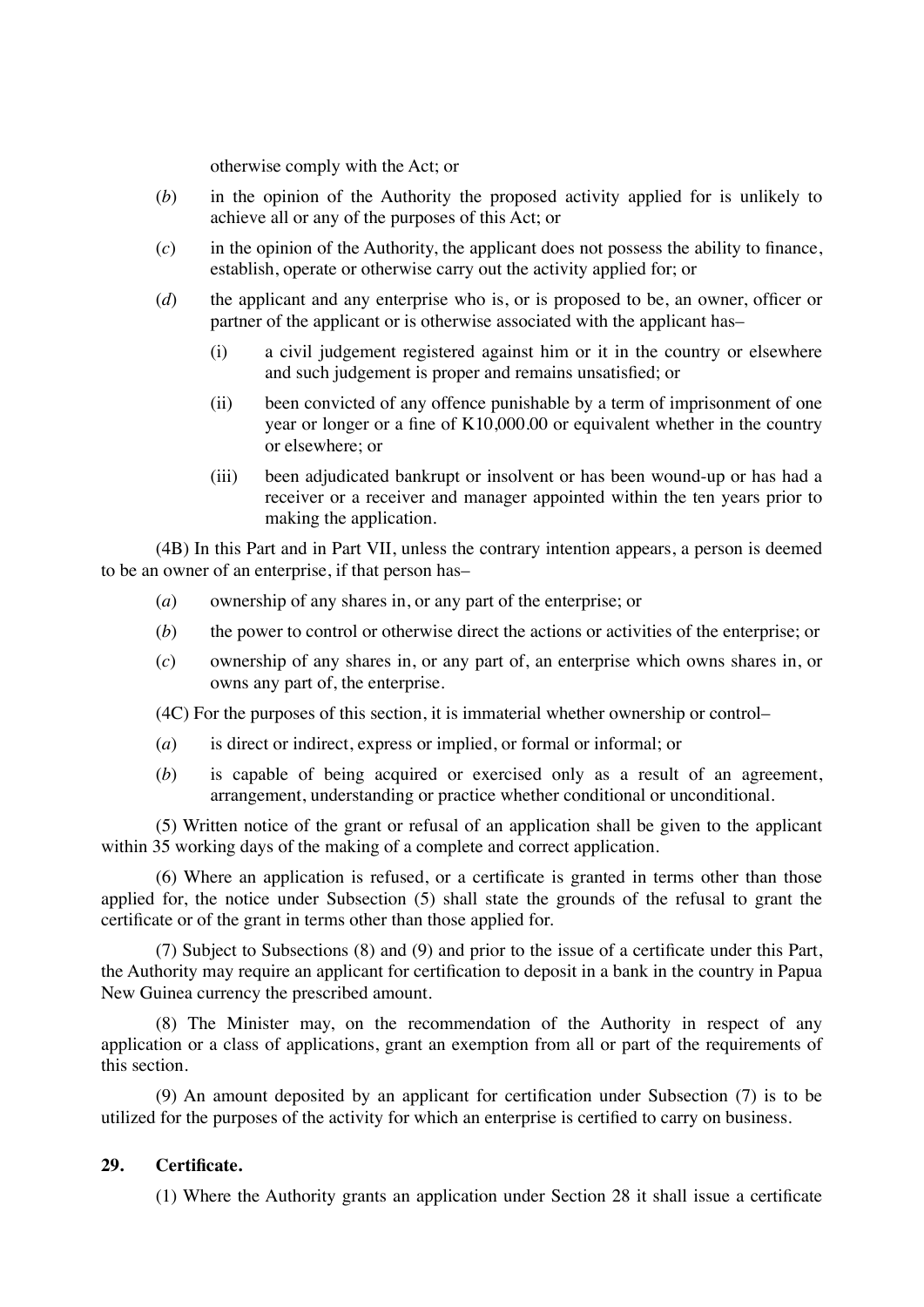for a foreign enterprise to carry on business.

(2) A certificate issued under Subsection (1) shall–

- (*a*) be in the prescribed form; and
- (*b*) contain the following terms:–
	- (i) the name of the foreign enterprise;
	- (ii) the nature of the activity;
	- (iii) the location where the foreign enterprise is to carry on business;
	- (iv) any other prescribed terms and conditions.

### **30. Register of Certificates.**

(1) The Authority shall keep a register to be known as the Register of Certificates, into which shall be entered particulars of–

- (*a*) every certificate issued under this Part; and
- (*b*) every certificate cancelled under this Part; and
- (*c*) such other particulars as are prescribed.

(2) The Register of Certificates, or a document purporting to be, or to be a copy of, or an extract from, the Register of Certificates kept under Subsection (1) is *prima facie* evidence of the matter contained in it.

(3) A copy of a certificate or of an extract from the Register of Certificates may be obtained on payment of the prescribed fee.

### **31. Register open for inspection.**

The Register of Certificates shall be open for inspection during normal business hours.

## **32. Change of ownership of an enterprise.**

(1) Subject to Subsection (2), where there is a change in the ownership, shareholding or beneficial ownership or control of a foreign enterprise (other than a foreign enterprise that is a public company and is listed on a prescribed stock exchange), the foreign enterprise shall, within 14 days of the date of the change, apply for a certificate under Section 28.

(2) Subsection (1) applies only where the change in ownership, shareholding or beneficial ownership or control–

(*a*) is–

- (i) not less than 10% in any one year; or
- (ii) represents a change of not less than  $25\%$  in the ownership of the enterprise as from the date of certification under this Act or registration under the repealed Act; and
- (*b*) does not arise from an alteration in ownership of an enterprise which is a subsidiary of a holding company where the ownership of the holding company does not change and the enterprise remains a subsidiary of that holding company.
- (3) In this section, **"subsidiary"** and **"holding company"** have the meanings ascribed to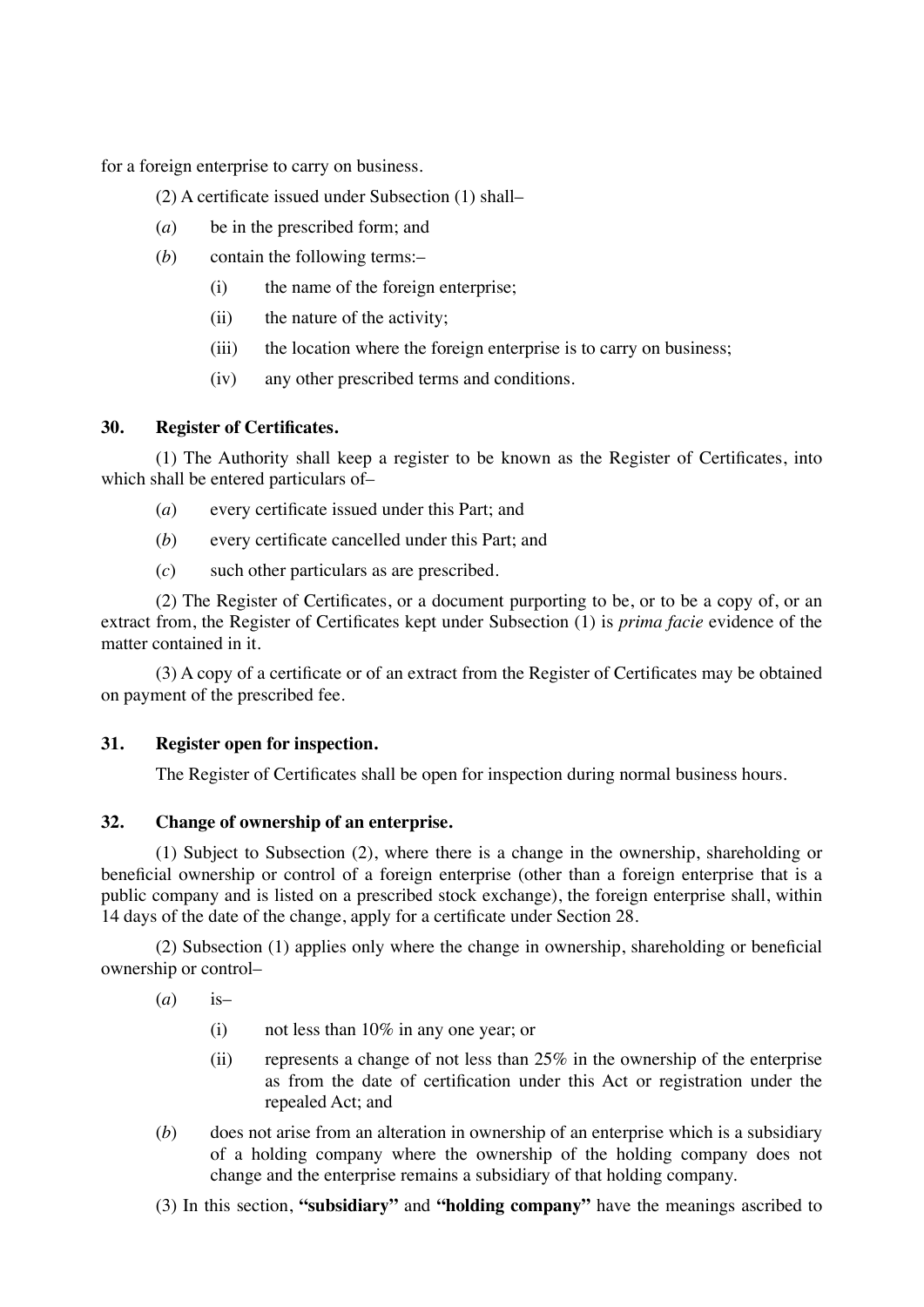them in Section 2 of the *Companies Act 1997*.

(4) Where there is a change in the share-holding or beneficial ownership of a citizen or national enterprise and as a result of the change the citizen or national enterprise becomes a foreign enterprise, it shall within 14 days of the change apply for a certificate under Section 28.

## **33. Variation.**

(1) A foreign enterprise granted a certificate may apply to the Authority in the prescribed form and on payment of the prescribed fee for a variation of–

- (*a*) its activity; or
- (*b*) its location of carrying on business in an activity; or
- (*c*) any other prescribed term or condition of a certificate.

(2) An application under Subsection (1) shall be considered as if it were an application for a certificate under Section 28.

## **34. Register of foreign investment opportunities.**

(1) An enterprise that is not a citizen and carries on business in the country may provide to the Authority a foreign investment opportunity notice in the prescribed form.

(2) An enterprise that is a citizen may provide to the Authority a foreign investment opportunity notice in the prescribed form.

(3) A foreign investment opportunity notice under Subsection (1) shall contain the following particulars:–

- (*a*) the shareholding or beneficial interest of a non-citizen in an enterprise that is a noncitizen;
- (*b*) the activity in which the enterprise carries on business;
- (*c*) such other particulars as are prescribed.
- (4) [*Repealed*.]

(5) An enterprise which is not a citizen and which does not carry on business but proposes to carry on business may provide a foreign investment opportunity notice to the Authority.

(6) The Authority shall keep a register, to be known as the Register of Foreign Investment Opportunities into which shall be entered particulars of–

- (*a*) the share-holding or beneficial interest of a non-citizen in an enterprise that is a non-citizen; and
- (b) the activity in which the enterprise to which this Section relates carries on business.

(7) An application by a foreign enterprise under Section 28 shall be sufficient compliance with this section.

(8) The Register of Foreign Investment Opportunities shall be open for inspection during normal business hours.

## **35. Facilitation of new investment.**

In accordance with its function of facilitating investment the Authority may, on payment of the prescribed fee, assist an enterprise in obtaining all necessary licences, compliances and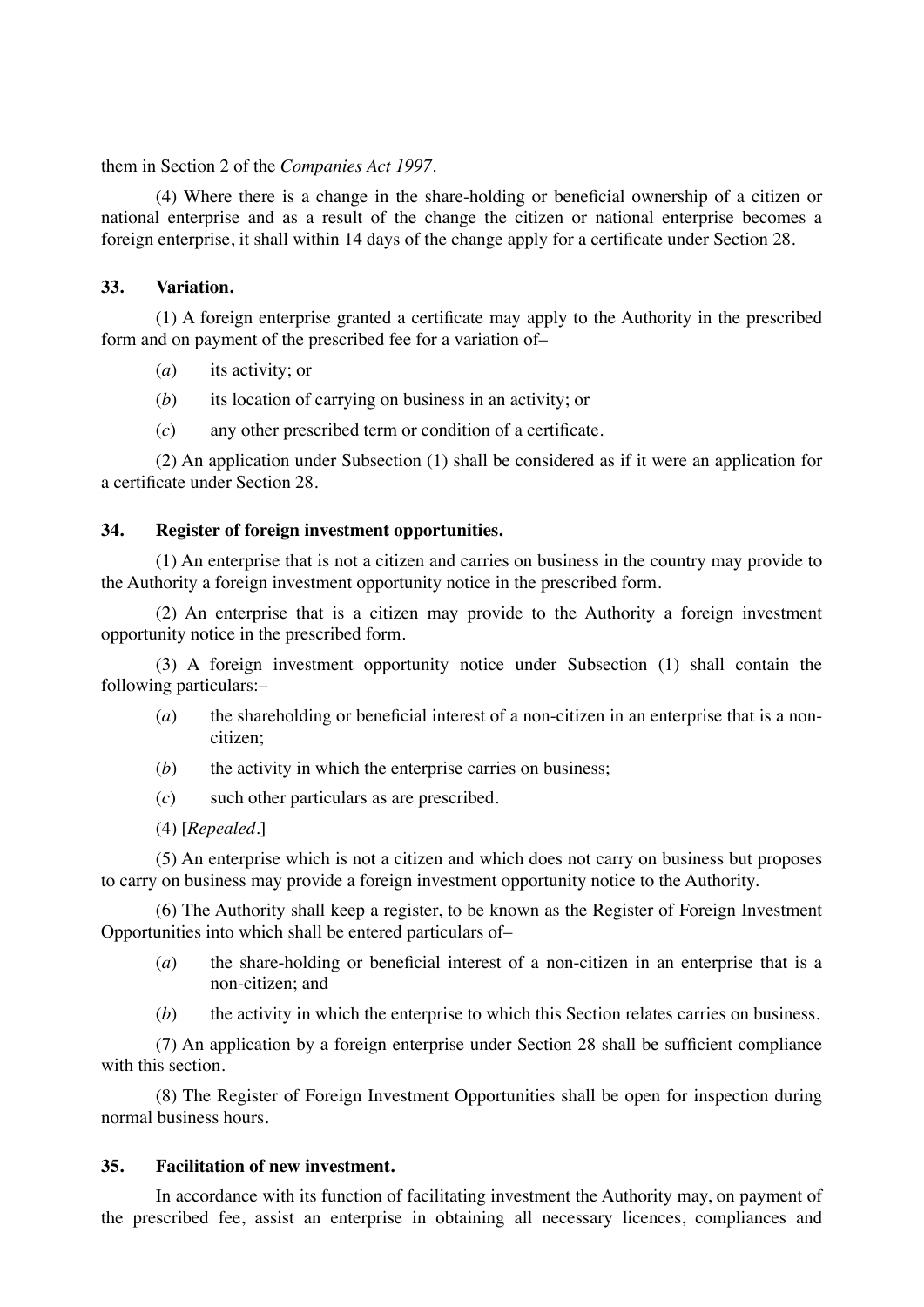approvals as may be required by law.

## **36. Cancellation and suspension of certification.**

(1) Where the Authority is of the opinion that–

- (*a*) a foreign enterprise–
	- (i) obtained a certificate by fraud, misrepresentation, mis-statement or omission; or
	- (ii) is in breach of the terms or conditions of its certificate; or
	- (iii) is otherwise in breach of this Act; or
- (*b*) a certificate issued under this Act to the owner of a foreign enterprise has been cancelled or suspended; or
- (*c*) an enterprise who is, or is proposed to be an owner, officer or business partner of a foreign enterprise or who has an interest exceeding 10% of that foreign enterprise has–
	- (i) a civil judgement registered against it in a court in the country or elsewhere and such judgement remains unsatisfied; or
	- (ii) been adjudicated bankrupt or insolvent, has been placed into liquidation or has had a receiver or receiver and manager appointed; or
	- (iii) been convicted of an offence punishable under a law by a term of imprisonment of one year or longer or a fine of K10,000.00 or equivalent whether in the country or elsewhere,

the Authority may by written notice to the foreign enterprise–

- (*d*) suspend the operation of the certificate in relation to that foreign enterprise subject to such terms and conditions as the Authority considers appropriate; or
- (*e*) cancel the certification of the foreign enterprise from a date not less than 14 days from the date of the notice.

(2) The suspension of any certificate takes effect on and from the date of the notice under Subsection (1) until such time as–

- (*a*) the Authority revokes the suspension by written notice to the foreign enterprise; or
- (*b*) the Authority cancels the certification of the foreign enterprise; or
- (*c*) the Minister exercises his powers under Section 40(3).

(3) The Regulations shall prescribe the manner in which the Authority may give permission to a foreign enterprise to carry on business temporarily for the purpose of winding-up notwithstanding that its certificate has been cancelled or suspended under this section.

## **PART IVA. – CERTIFICATION TO PARTICIPATE IN A NATIONAL ENTERPRISE.**

## **36A. Certification.**

(1) The Authority may, in accordance with this Part, grant a certificate permitting a foreign enterprise to acquire a relevant interest in a national enterprise or in a citizen enterprise.

(2) Subject to Section 36G, a foreign enterprise shall not acquire or hold a relevant interest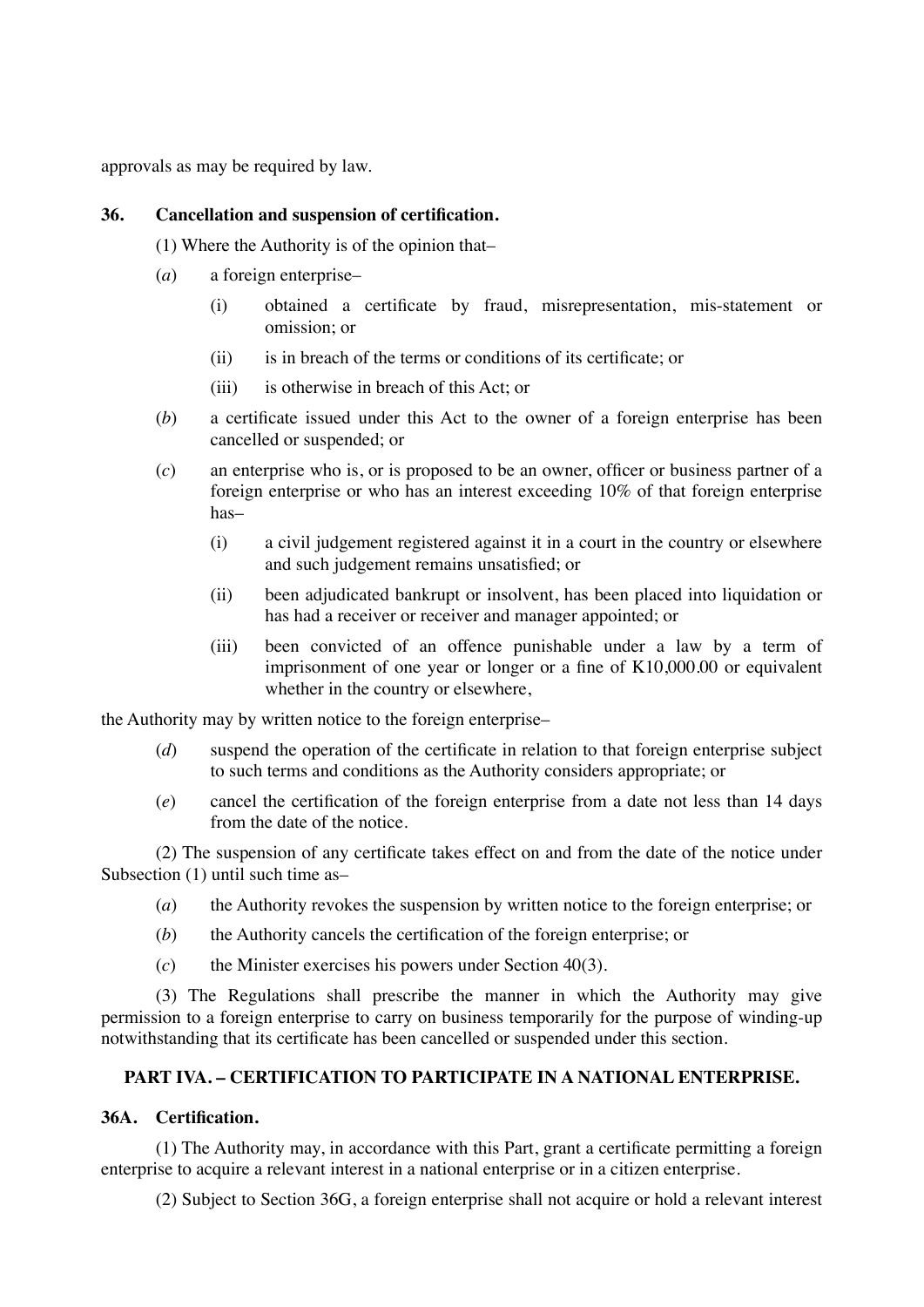in a national enterprise or a citizen enterprise, unless a certificate has been granted under this Part.

(3) A foreign enterprise which is granted a certificate under this Part shall comply with any law applying to it and such compliance is deemed to be a condition of every certificate issued under this Part.

## **36B. Acquisition of relevant interest.**

(1) In this Part and in Part VII, unless the contrary intention appears, a foreign enterprise has acquired and holds a relevant interest in another enterprise if that foreign enterprise has–

- (*a*) ownership of any shares in, or any part of, the enterprise; or
- (*b*) the power to control or otherwise direct the actions or activities of the enterprise; or
- (*c*) ownership of any shares in, or any part of an enterprise which owns shares in, or owns any part of, the enterprise.

(2) For the purposes of this section, it is immaterial whether ownership or control–

- (*a*) is direct or indirect, express or implied, formal or informal; or
- (*b*) is capable of being acquired or exercised only as a result of an agreement, arrangement, understanding or practice, whether conditional or unconditional, other than for conditions pertaining to obtaining a certificate in compliance with this Act.

### **36C. Application for certification.**

(1) A foreign enterprise may apply to the Authority for a certificate under this Part.

(2) An application under Subsection (1) shall–

- (*a*) be in the prescribed form; and
- (*b*) contain the prescribed particulars; and
- (*c*) be accompanied by the prescribed documents; and
- (*d*) be accompanied by the prescribed fee.
- (3) Subject to Section 32, where–
- (*a*) details of the circumstances of an enterprise or of the officers or owners of an enterprise have been supplied to the Authority in the form prescribed under Subsection (2); and
- (*b*) there is subsequently a change in these circumstances,

the enterprise shall, within one month of the date of the change, notify the Authority in writing of that change.

(4) In addition to the documents referred to in Subsection (2), a foreign enterprise applying under Subsection (1) shall provide to the Authority a copy of any agreement or other document relating to the management or proposed management of the national enterprise.

(5) Subject to Subsections (6) and (7) and prior to the issue of a certificate under this Part, the Authority may require an applicant for certification to deposit in a bank in the country in Papua New Guinea currency to the prescribed amount.

(6) The Minister may, on the recommendation of the Authority in respect of any application or a class of applications, grant an exemption from all or any of the provisions of this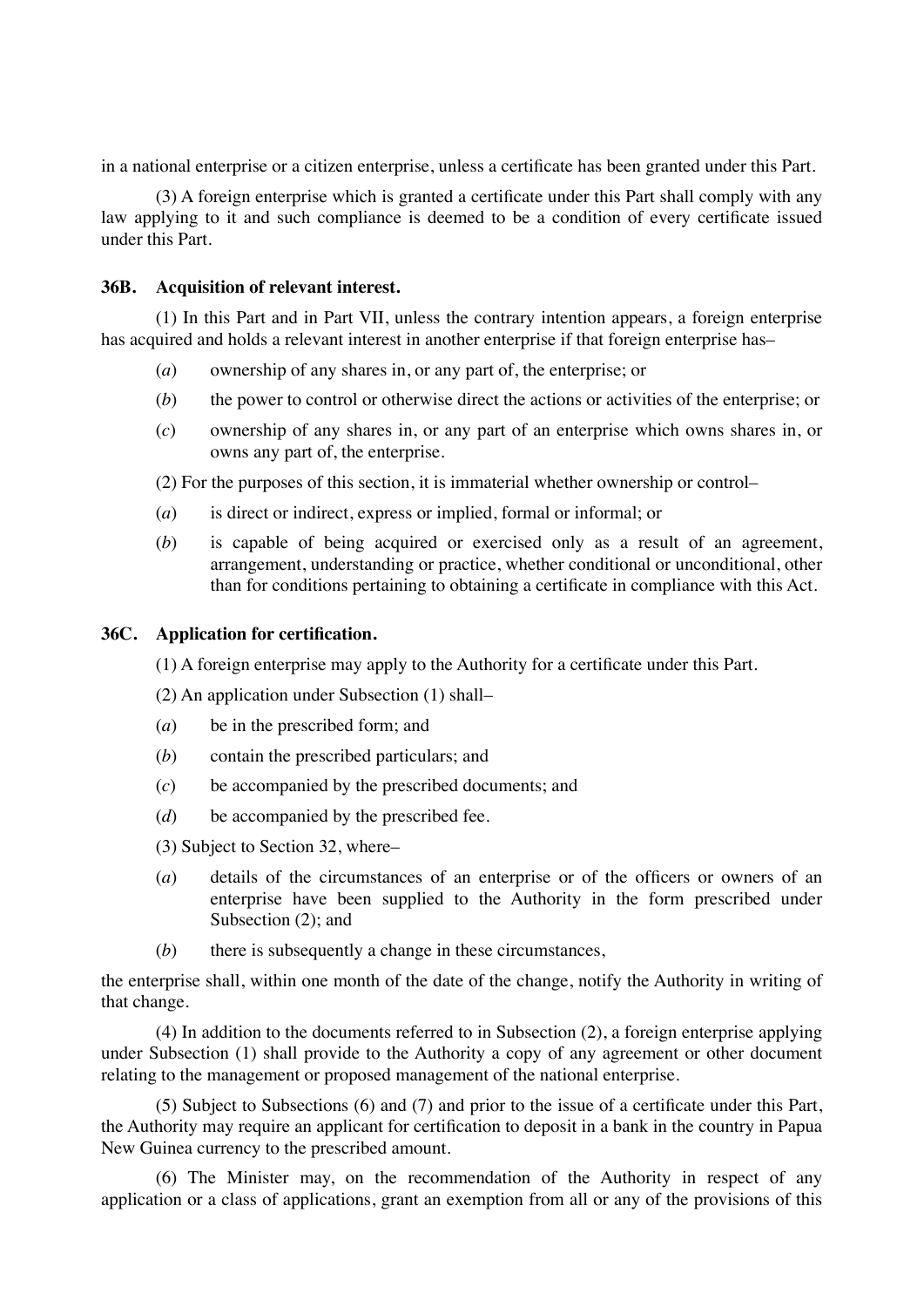section.

(7) An amount deposited by an applicant for certification under Subsection (5) is to be utilized for the purposes of the activity for which an enterprise is certified to carry on business.

## **36D. Duties of authority in respect of application under this part.**

(1) The Authority shall, in respect of any application made under this Part–

- (*a*) verify to its satisfaction the correctness of any statement made in the application or any supporting document; and
- (*b*) review the merits of the application in order to ascertain whether the proposed activity is likely to achieve all or any of the purposes of this Act; and
- (*c*) where applicable, review the merits of the application to verify to its satisfaction the ability of the applicant to finance, establish and operate the enterprise in the proposed activity; and
- (*d*) review the merits of the applicant and any enterprise who is, or is proposed to be, an owner, officer, partner or is otherwise associated with the applicant.

(2) Following verification of the information contained in an application under this Part and review of the merits of the application and the applicant under Subsection (1), the Authority shall grant the application on such terms and conditions it considers appropriate unless–

- (*a*) in the opinion of the Authority, the application is incorrect, misleading or does not otherwise comply with the Act; or
- (*b*) in the opinion of the Authority the proposed activity applied for is unlikely to achieve all or any of the purposes of the Act; or
- (*c*) in the opinion of the Authority the applicant does not possess the ability to finance, establish, operate or otherwise carry out the activity applied for; or
- (*d*) the applicant and any enterprise who is, or is proposed to be, an owner, officer or partner of the applicant or is otherwise associated with the applicant has–
	- (i) a civil judgement registered against him or it in the country or elsewhere and such judgement is proper and remains unsatisfied; or
	- (ii) been convicted of any offence punishable by a term of imprisonment of one year or longer or a fine of K10,000.00 or equivalent whether in the country or elsewhere; or
	- (iii) been adjudicated bankrupt or insolvent or has been wound-up or has had a receiver or a receiver and manager appointed within the 10 years prior to making the application.

(3) Written notice of the grant or refusal of an application under this section shall be given to the applicant within 35 working days of the making of a complete and correct application.

(4) Where an application is refused, or a certificate is granted in terms other than those applied for, the notice under Subsection (3) shall state the grounds of the refusal to grant the certificate or of the grant in terms other than those applied for.

#### **36E. Certificate.**

(1) Where the Authority grants an application under Section 36D it shall issue a certificate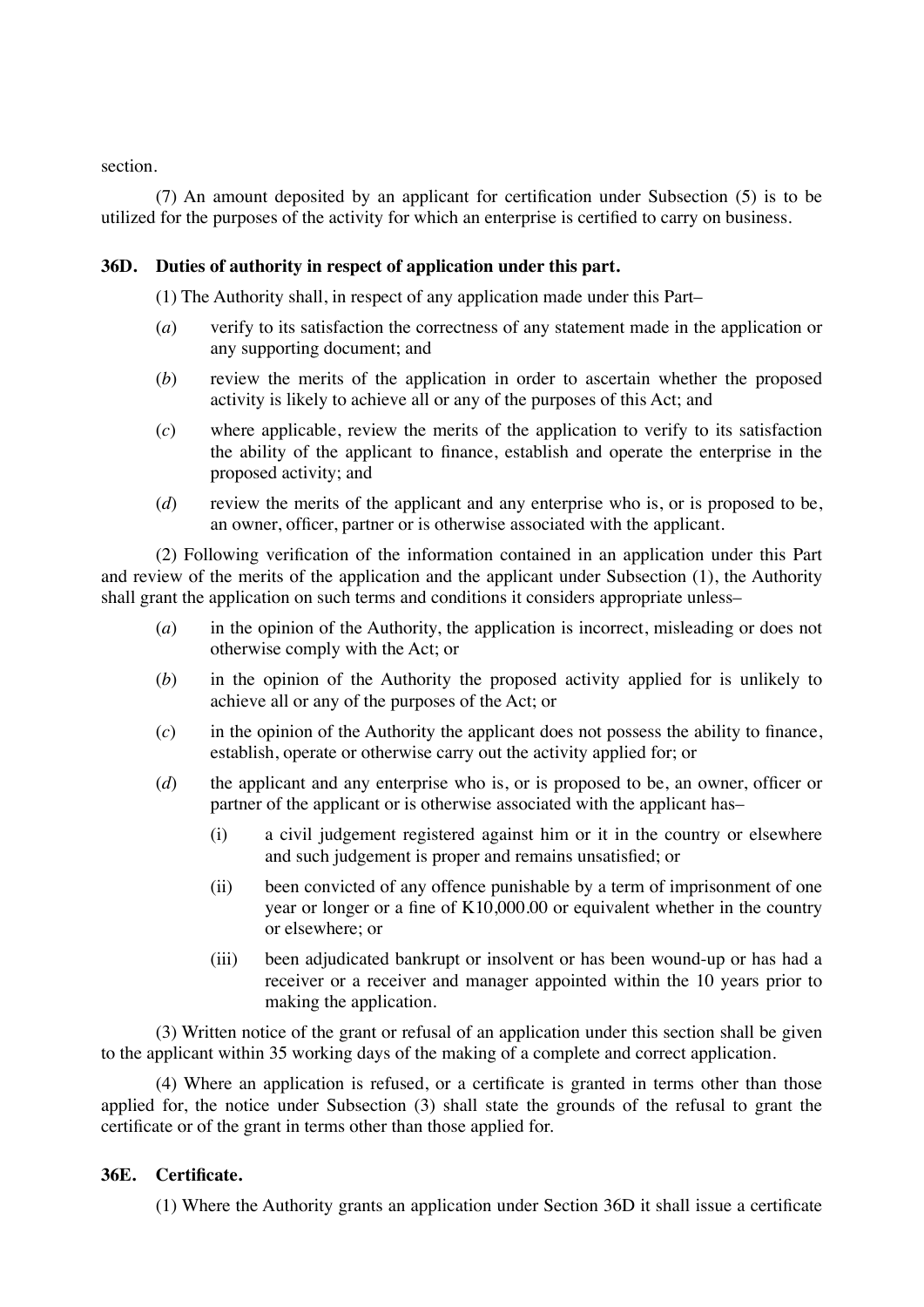for a foreign enterprise to acquire or hold a relevant interest in a national enterprise or in a citizen enterprise.

(2) A certificate under Subsection (1) shall–

- (*a*) be in the prescribed form; and
- (*b*) contain the following:–
	- (i) the name of the foreign enterprise;
	- (ii) the name of the national enterprise or citizen enterprise;
	- (iii) the activity and location where the national enterprise or citizen enterprise is to carry on business;
	- (iv) any other prescribed terms and conditions.

### **36F. Variation.**

(1) A foreign enterprise granted a certificate under this Part may apply to the Authority in the prescribed form and on payment of the prescribed fee for a variation of–

- (*a*) the activity conducted by the national enterprise; or
- (*b*) the location of the business conducted by the national enterprise; or
- (*c*) the national enterprise in which it participates; or
- (*d*) any other prescribed term or condition of a certificate.

(2) An application under Subsection (1) shall be considered as if it were an application for a certificate under Section 36C.

### **36G. Transitional.**

(1) A foreign enterprise which, as at the date of coming into operation of the *Investment Promotion (Amendment) Act* 1994, holds a relevant interest in a national enterprise or in a citizen enterprise may, not later than six months after the introduction of this Part, apply to the Authority for certification under Part IV or this Part.

(2) A foreign enterprise to which Subsection (1) refers is deemed to be certified under this Part until–

- (*a*) the expiry of a period of six months commencing on and from the date of coming into operation of the *Investment Promotion (Amendment) Act* 1994; or
- (*b*) the refusal of an application, in respect of the holding by that foreign enterprise of a relevant interest in a citizen enterprise or national enterprise, lodged by that foreign enterprise under Section 28 or Section 36C,

whichever shall first happen.

## **PART V. – INVESTMENT GUARANTEES.**

## **37. Investment guarantees.**

(1) The provisions of this section shall apply to a foreign investor except where treatment more favourable to the foreign investor is accorded under any bilateral or multilateral agreement to which the State is a party.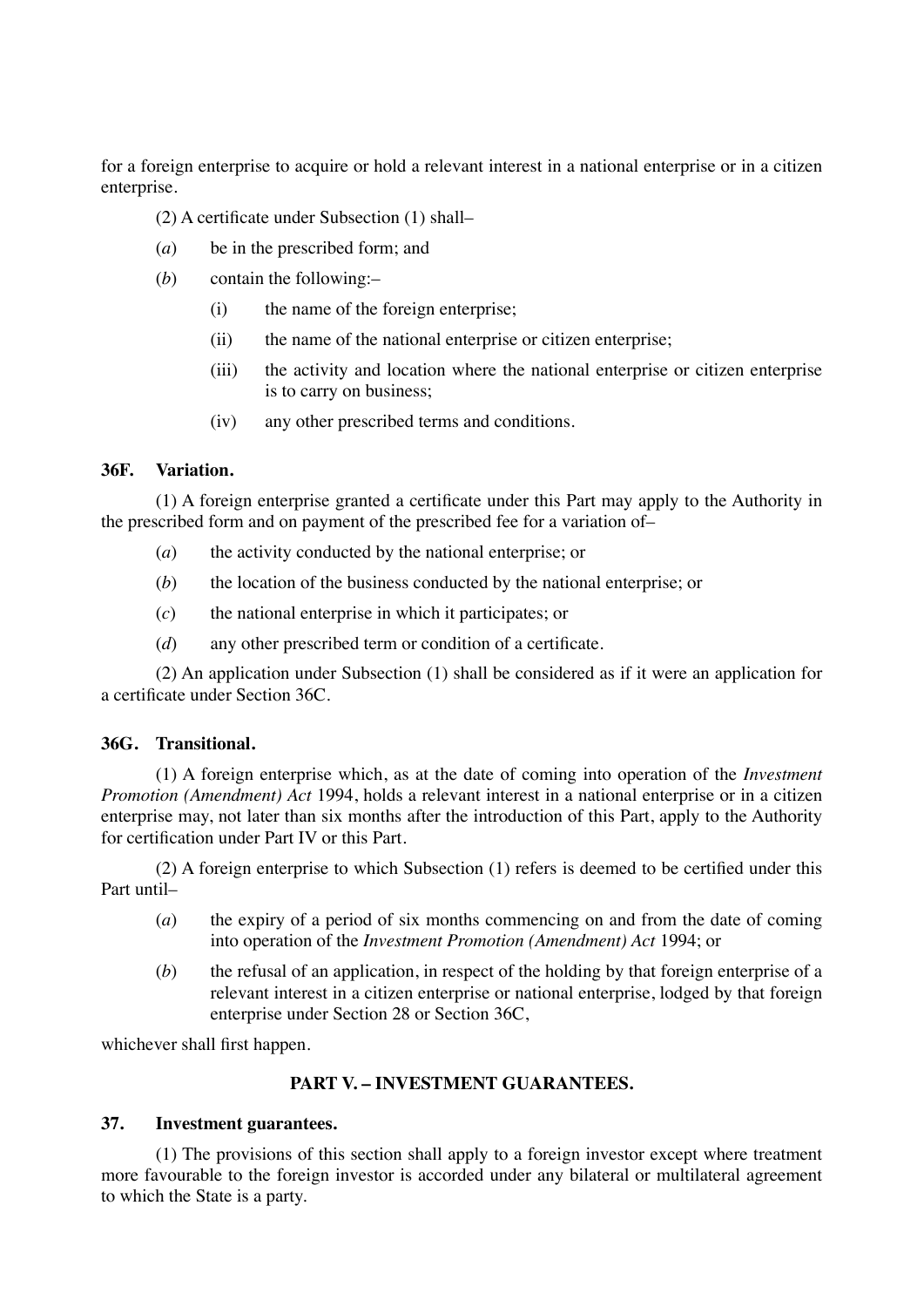(2) There shall be no nationalization or expropriation of the property of a foreign investor except–

- (*a*) in accordance with law; and
- $(b)$  for a public purpose defined by law; and
- (*c*) in payment of compensation as defined by law.

(3) Subject to any laws relating to taxation and exchange control, a foreign investor shall be allowed the right–

- (*a*) to remit overseas earnings and repatriate capital; and
- (*b*) to remit amounts necessary to meet payments of–
	- (i) principal, interest and service charges; and
	- (ii) similar liabilities on foreign loans; and
	- (iii) the costs of other foreign obligations, approved by the State,

at the exchange rate prevailing under the law at the time of remission or repatriation.

(4) Subject only to the exchange rate prevailing under any law at the time, a foreign investor shall be allowed the right to remit overseas all compensation received in accordance with the guarantees under Subsection  $(2)(c)$ .

(5) Subject to any existing laws and to any agreement between the State and a foreign investor, no rate, tax, rent, charge, due, duty, tariff or other levy and no related procedure or practice, shall discriminate against a foreign investor or its investment on the grounds of its origin.

## **38. The convention establishing the Multilateral Investment Guarantee Agency.**

Certification of an enterprise under Part IV shall constitute approval by the Government of Papua New Guinea within the meaning of Article 15 of the Convention Establishing the Multilateral Investment Guarantee Agency for the issue by the Agency of guarantees in respect of investment.

### **39. International Centre for Settlement of Investment Disputes.**

The *Investment Disputes Convention Act 1978*, implementing the International Convention on the Settlement of Investment Disputes between States and Nationals of Other States, applies, according to its terms, to disputes arising out of foreign investment.

## **PART VI. – APPEAL.**

#### **40. Appeal from a decision of the Board of the Authority.**

(1) An enterprise which–

- (*a*) is refused a certificate; or
- (*b*) is issued a certificate on terms and conditions objectionable to it; or
- (*c*) is refused a variation of a term or condition of a certificate; or
- (*d*) has received a notice of suspension or cancellation; or
- (*e*) has applied for a certificate but has not received a written notice of the grant or refusal of the certificate,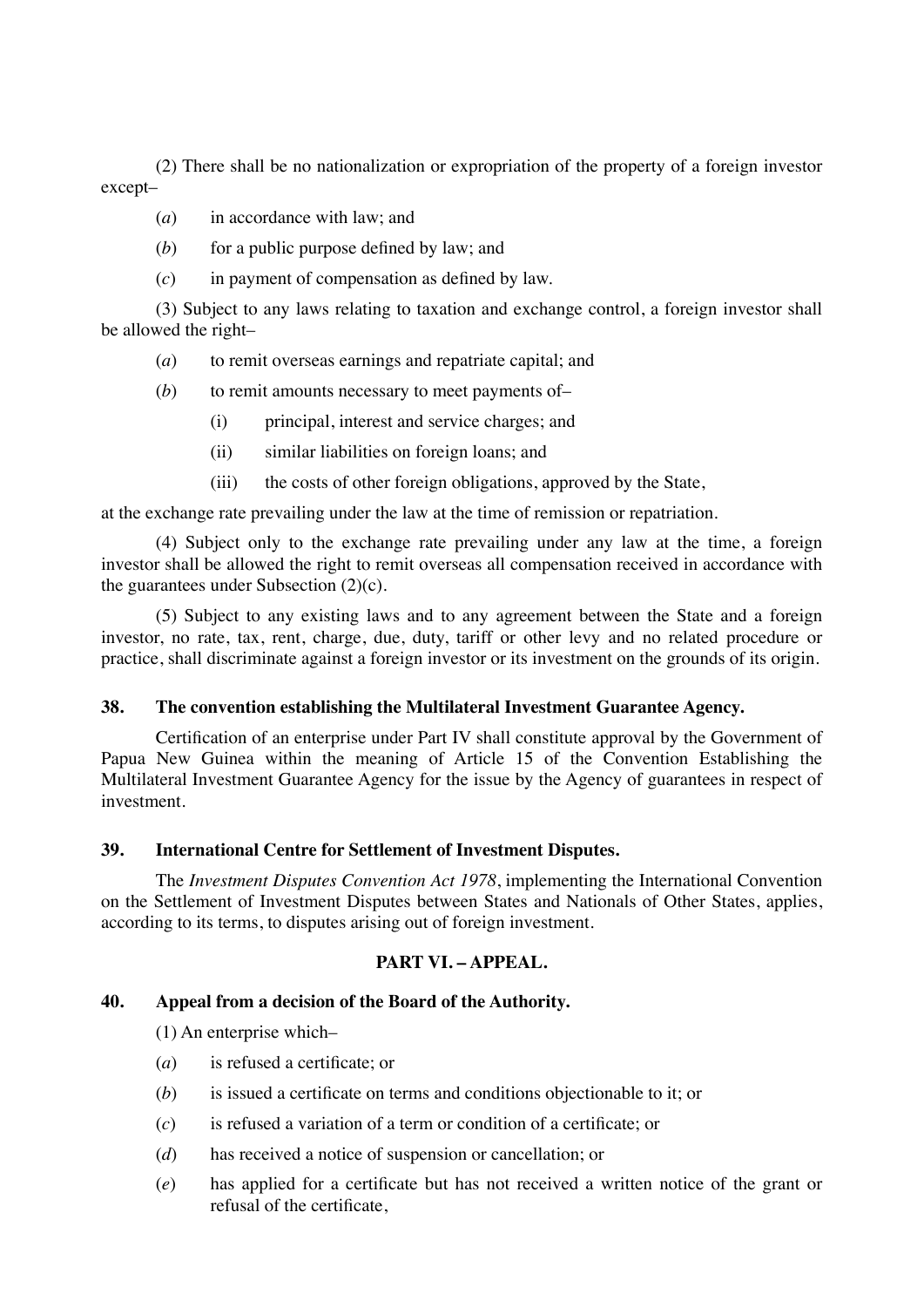may, within 20 working days of receipt of the certificate, notice of refusal, suspension or cancellation or of the expiration of the period within which written notice of a grant or refusal of an application is required to be given, appeal to the Minister.

(2) An appeal under Subsection (1) shall–

- (*a*) be in writing; and
- (*b*) specify the grounds of the appeal; and
- (*c*) be accompanied by the prescribed fee.

(3) The Minister shall obtain the recommendation of the Authority in respect of the appeal and consider the merits of the appeal and within 35 working days of receipt of the appeal–

- (*a*) decide whether to grant or refuse the appeal; and
- (*b*) advise the enterprise and the Authority in writing of his decision and of the reasons for his decision; and
- (*c*) when granting an appeal give such direction to the Authority as is appropriate.

(4) The Authority shall comply with a direction given to it by the Minister under Subsection  $(3)$ .

### **PART VII. – MISCELLANEOUS.**

## **41. Offences.**

(1) A foreign enterprise and an officer or owner (however described) of a foreign enterprise which or who–

- (*a*) carries on business without a certificate under Part IV or Part IVA; or
- (*b*) carries on business in an activity that is reserved for a citizen; or
- (*c*) carries on business in an activity that is reserved for a national enterprise; or
- (*d*) subject to Section 36G, acquires or holds a relevant interest in a citizen enterprise or in a national enterprise without a certificate under Part IV or under Part IVA; or
- (*e*) fails to comply with the terms or conditions of a certificate issued under either Part IV or Part IVA,

is guilty of an offence.

Penalty: A fine not exceeding K100,000.00.

Default penalty: A fine not exceeding K10,000.00.

(1A) A national enterprise and an owner or officer (however described) which or who sells, transfers or otherwise disposes of a relevant interest in a national enterprise to a foreign enterprise prior to that foreign enterprise obtaining a certificate under Part IVA, is guilty of an offence.

Penalty: A fine not exceeding K100,000.00.

Default penalty: A fine not exceeding K10,000.00.

(2) A national enterprise and an officer, member, shareholder or owner (however described) of a national enterprise who carries on business in an activity that is reserved for a citizen is guilty of an offence.

Penalty: A fine not exceeding K100,000.00.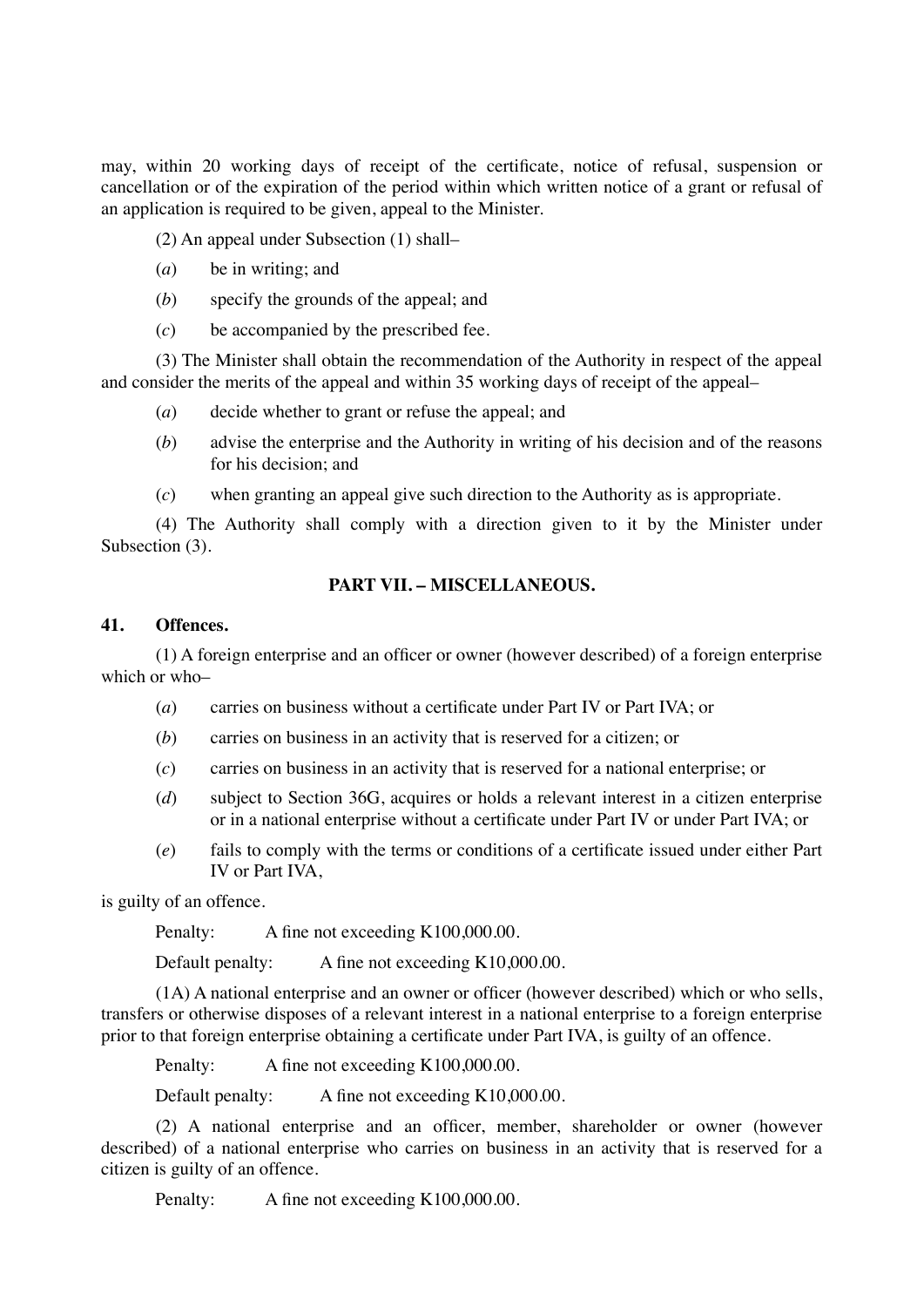Default penalty: A fine not exceeding K10,000.00.

(3) In a prosecution of an offence under this Section, the burden of proof that a foreign enterprise or a national enterprise–

- (*a*) was not carrying on business; or
- (*b*) was lawfully carrying on business under Section 27(5) and (6); or
- (*c*) was carrying on business only for the purpose of winding-up its affairs,

is on the foreign enterprise or national enterprise.

(4) A certificate purporting to be signed by the Managing Director, stating that on a specified date or during a specified period–

- (*a*) a term or condition of a certificate granted under this Act had not been complied with; or
- (*b*) a foreign enterprise or national enterprise was carrying on any business; or
- (*c*) a foreign enterprise was not certified,

is *prima facie* evidence of that matter.

### **41A. Contract, etc., to be unlawful and void in certain circumstances.**

Where a contract, agreement or understanding is entered into between a foreign enterprise and another enterprise and–

- (*a*) that foreign enterprise had not been issued a certificate at the time at which the contract, agreement or understanding was entered into; or
- (*b*) the subject matter of the contract relates to business activities outside of the nature of the activities for which the foreign enterprise is certified to carry on business,

the court may, on the application of that other enterprise or of the Authority, declare the contract unlawful and void.

#### **41B. General penalty, etc.**

(1) An enterprise which or who acts in contravention of or fails to comply in any respect with a provision of this Act is guilty of an offence against this Act.

(2) An enterprise which or who commits an offence against this Act for which no penalty is provided elsewhere in this Act is liable to a penalty of a fine not exceeding K25,000.00 or to imprisonment for a term not exceeding two years, or to both such fine and imprisonment, and where the offence is a continuing one, is further liable to a default penalty of a fine not exceeding K2,500.00 for each day during which the offence is committed after conviction.

## **42. Information.**

(1) Where, in the opinion of the Authority–

- (*a*) any information, books or records in the possession or under the control of a person is or are relevant to the exercise or performance of the powers or functions of the Authority or to the achievement of the purposes of this Act; and
- (*b*) it is desirable that the information be given to the Authority or that the books or records be made available for inspection by the Authority,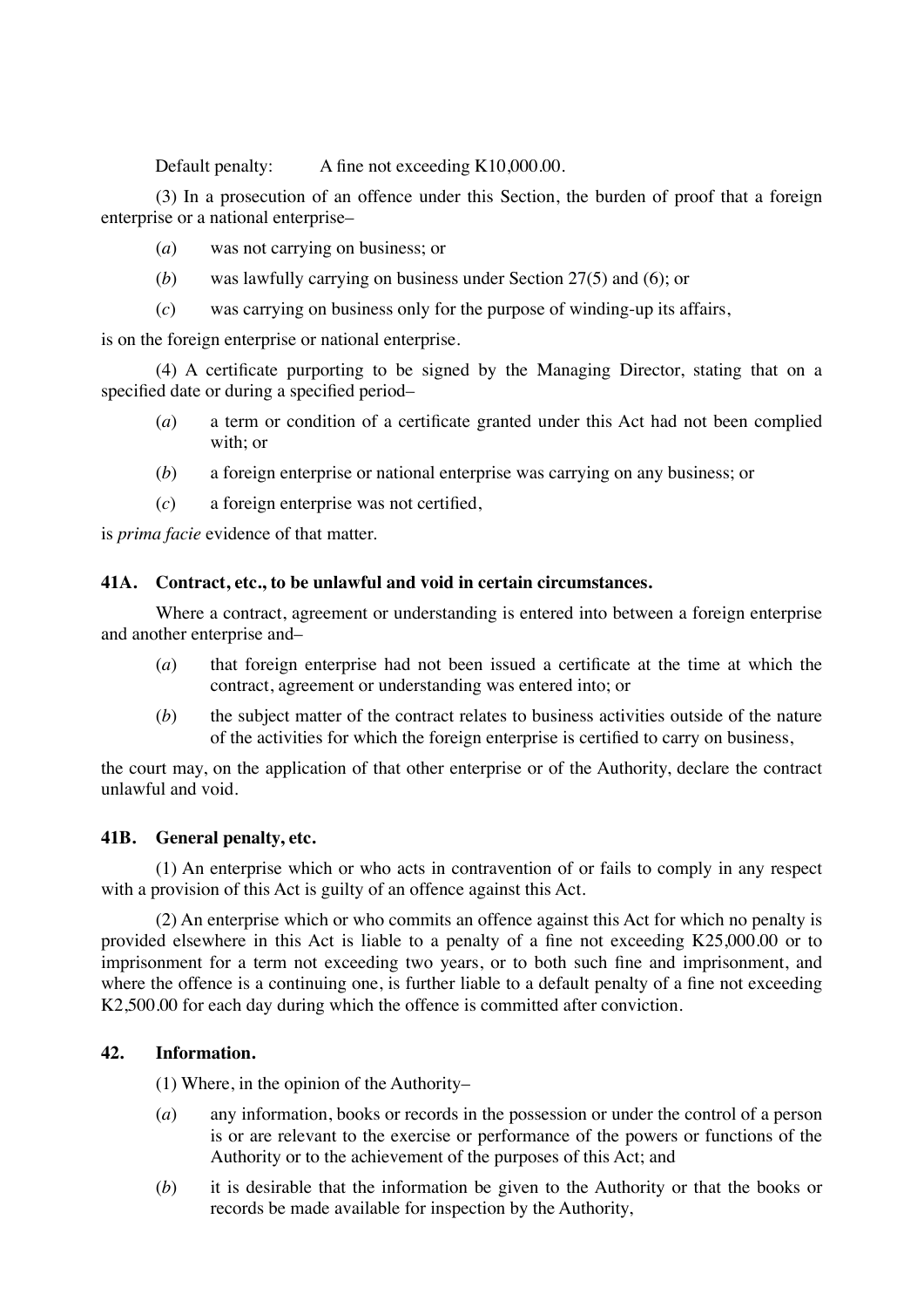the Authority shall issue to the person a written notice to that effect specifying the relevant information, books and records and specifying the place and time at which any information, books and records are to be furnished or produced.

(2) Where a notice under Subsection (1) has been provided to the person to whom it is issued, the person shall furnish or produce for inspection at the place and at the time specified in the notice such information, books and records as are specified in the notice and copies of or extracts from any information, books and records so furnished may be made and retained by the Authority.

(3) The Authority or its authorized agent may take copies of and extracts from any books or records produced under Subsection (2).

(4) Subsection (2) does not affect the operation of any law by or under which any information, book or record is to be kept confidential.

(5) Subject to Subsection (6), a person who, without reasonable excuse (proof of which is on him), refuses or fails when requested to do so under Subsection (2) to furnish any information or to produce for inspection any book or record or furnishes information that is false or misleading in a material particular, is guilty of an offence.

Penalty: A fine not exceeding K10,000.00.

Default penalty: A fine not exceeding K1,000.00.

(6) It is a defence to a charge of an offence against Subsection (5) if the person charged proves that the information, book or record was not relevant to the exercise or performance of the powers or functions of the Authority to the achievement of the purposes of this Act or was not in the possession or under the control of such person at the time of receipt of the notice.

(7) In addition to any other method of service provided under any other Act for the purposes of this Act, any notice issued under this Act shall be deemed to be served on any enterprise or person if–

- (*a*) served personally; or
- (*b*) posted to the address of that person or enterprise as supplied to the Authority in the prescribed form under Section  $28(2)(a)$  or  $36C(2)(a)$  or any variation to that supplied to the Authority under Section 28(2)(b) or 36C(2)(b).

#### **43. False statements.**

A person who, in a statement made or information furnished under or for the purposes of this Act, makes, without reasonable excuse (proof of which is on him), a statement, or gives information, that is false or misleading in a material particular, is guilty of an offence.

Penalty: A fine not exceeding K50,000.00.

### **44. Regulations.**

The Head of State, acting on advice, may make Regulations not inconsistent with this Act, prescribing all matters that by this Act are permitted or required to be prescribed, or that are necessary or convenient to be prescribed for carrying out or giving effect to this Act and generally for achieving the purposes of this Act, and in particular for prescribing fees and for prescribing penalties of fines not exceeding K10,000.00 and default penalties of fines not exceeding K1,000.00 for infringements of the Regulations.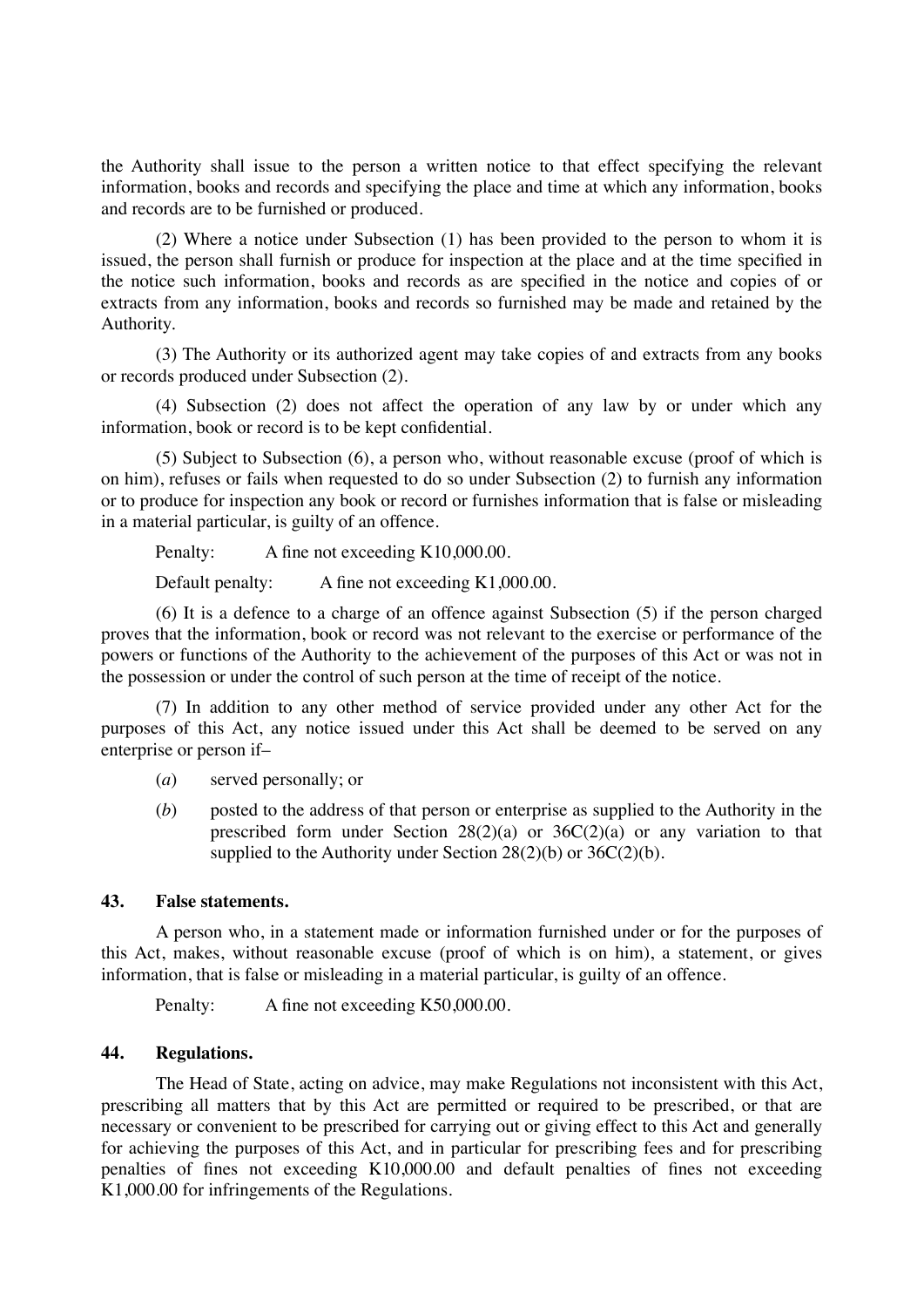#### **44A. Prosecutions.**

(1) The Authority may prosecute any offence against this Act.

(2) Any action commenced under this Act shall be heard by the National Court of Papua New Guinea.

(3) In any action brought under this Act by the Authority or against the Authority the court may award costs against any party or claimant other than the Authority, which costs may be recovered by the Authority as a debt to the Authority.

(4) In any action brought by the Authority under this Act, the Court may, on application by the Authority, order an enterprise to cease the activity in the location the subject of the Authority's action until further order.

(5) Any order made by the court under Subsection (4) shall be made on condition that the Authority is not responsible for any loss of income or profit which may be incurred by the enterprise as a consequence of that order.

(6) Any fine or penalty or any default fine or penalty to be paid by an enterprise as a result of an action brought by the Authority shall be paid to the Authority and, in addition to any other remedy may be recovered by the Authority as a debt to the Authority.

#### **44B. Confidentiality.**

(1) The Authority shall take all reasonable steps to protect, from unauthorized use or disclosure, information given to it in confidence or in connection with the performance of its functions or the exercise of its powers.

(2) For the purposes of Subsection (1), the disclosure of information as required and permitted by any law or court of competent jurisdiction shall be taken to be authorized use and disclosure of the information.

(3) For the purposes of Subsection (1), the disclosure of information by a person for the purposes of performing that person's functions as an employee of the Authority or as a member of the Board of the Authority shall be taken to be authorized use and disclosure of the information.

## **PART VIII. – REPEAL.**

#### **46. Repeal.**

The *National Investment and Development Act* (Chapter 120) and the *Investment Promotion Act 1991* (No. 1 of 1991) are repealed by this Act.

## **PART IX. – TRANSITIONAL AND SAVING.**

### **47. Interpretation.**

In this Part–

**"NIDA"** means the National Investment and Development Authority established under the repealed Act.

**"repealed Act"** means the *National Investment and Development Act* (Chapter 120).

#### **48. Transfer of assets.**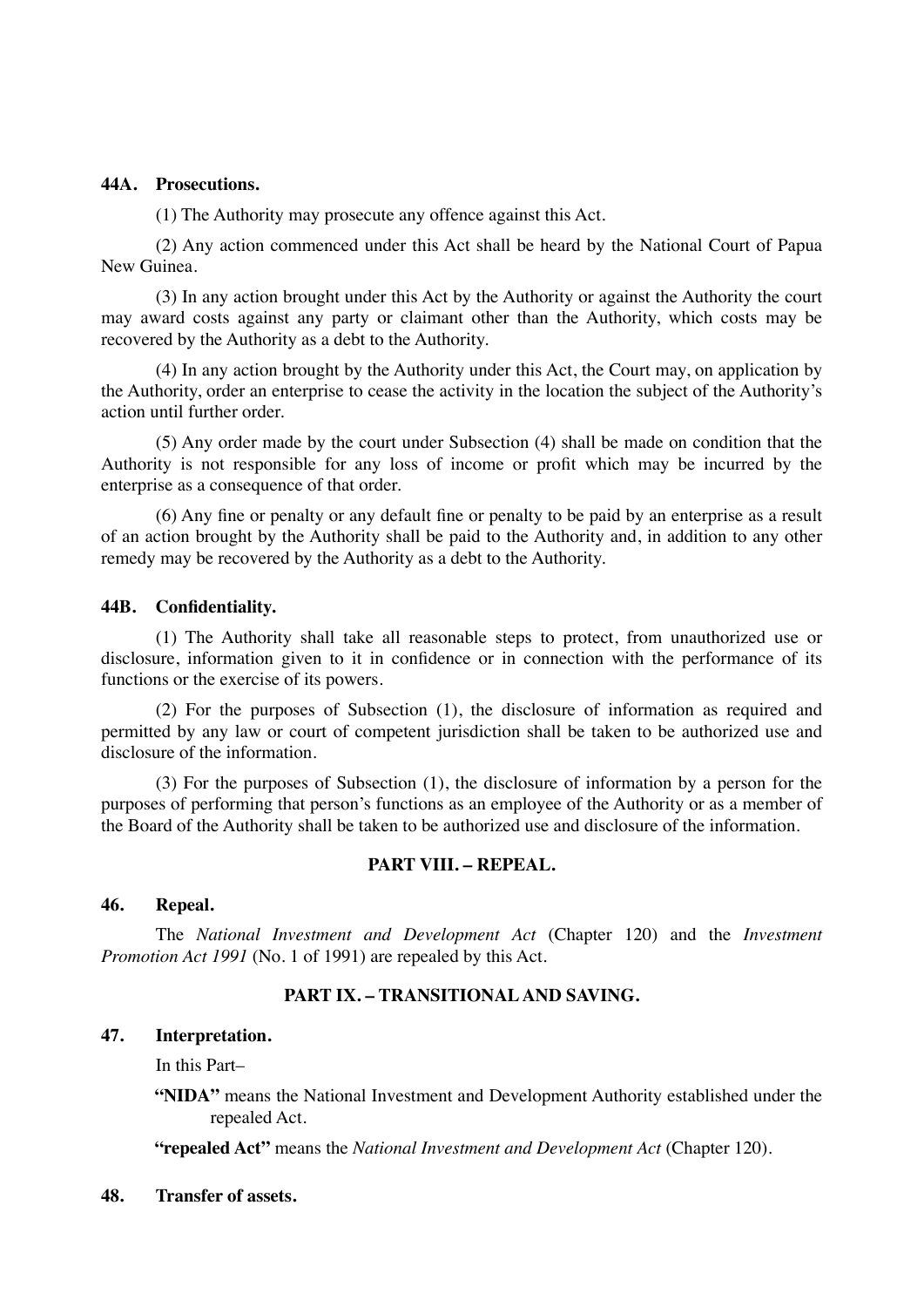All assets (other than land held by the State) which immediately before the coming into operation of this Act were occupied held or owned by NIDA and all obligations and liabilities of NIDA immediately before that coming into operation, are, on that coming into operation, transferred to and become the assets, obligations and liabilities of the Authority.

### **49. Saving of contracts.**

All contracts and agreements (other than contracts of employment) entered into, made with, or addressed to NIDA, are, to the extent that they were, immediately before the coming into operation of this Act, binding on and of full force and effect against or in favour of NIDA on that coming into operation, binding on and of full force and effect against or in favour of the Authority as fully and effectually as if, instead of NIDA, the Authority had been a party to them or bound by them or entitled to the benefit of them.

### **50. Transfer of offices.**

All offices in the National Public Service carrying out functions under the Acts contained in Schedule 1 to this Act in existence immediately before the coming into operation of this Act are abolished, and shall, on that coming into operation, be deemed to have been created under this Act with–

- (*a*) the same salaries or scale of salaries; and
- (*b*) the same conditions of service; and
- (*c*) the same qualifications; and
- (*d*) the same duties,

as they had under the *Public Service (Management) Act* 1986 immediately before the date of coming into operation.

## **51. Transfer of officers.**

(1) A person who, immediately before the date of coming into operation of this Act was the substantive occupant of an office referred to in Section 50 shall, on that coming into operation, be deemed to have been appointed to an equivalent office under this Act.

(2) A person who, immediately before the date of coming into operation of this Act was acting in an office referred to in Section 50 shall, on and from that date of coming into operation, continue to act in the equivalent office under this Act.

#### **52. Service.**

All periods that were counted as service in the National Public Service in respect of the officers transferred under Section 51 shall be counted as service for the equivalent purpose under this Act.

## **53. Actions, etc., not to abate.**

Where, immediately before the coming into operation of this Act, any action, arbitration or proceeding was pending or existing by or against a person or body under the repealed Act, it does not, on that coming into operation, abate or discontinue, and is not in any way affected by any provision of this Act, but it may be prosecuted, continued and enforced by, against or in favour of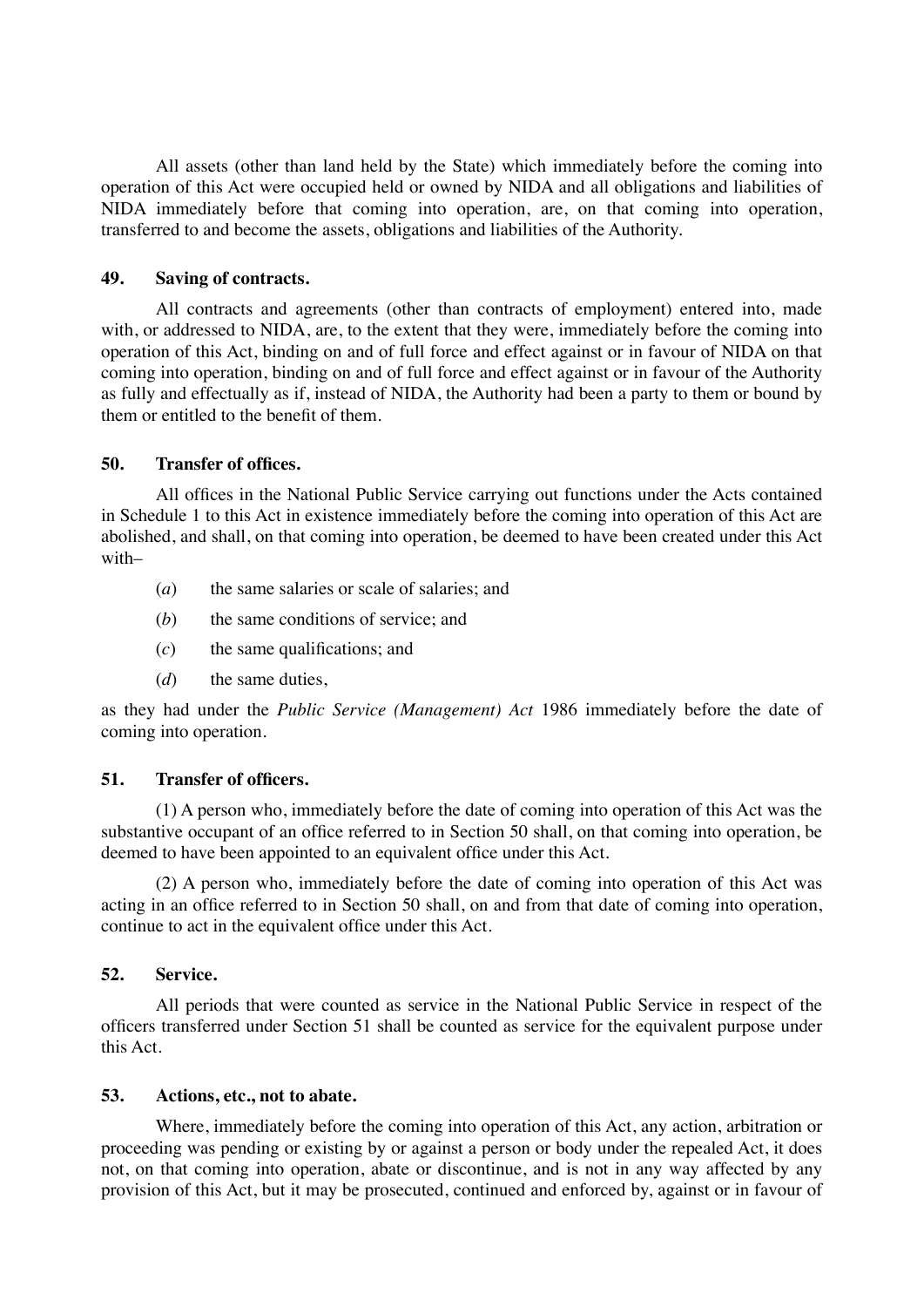the person or body under the repealed Act as if this Act has not been made.

## **54. Saving of existing exemption, registration, etc.**

(1) Subject to Subsection (2), every notice, variation, cancellation, exemption or registration granted or made under the repealed Act, valid and in force immediately before the coming into operation of this Act, shall continue, on that coming into operation, to have full force and effect as if it had been granted or made under this Act.

(2) On the coming into operation of this Act a certificate of registration under the repealed Act shall be deemed to be a certificate under this Act in respect of the name of the enterprise, its activity and its location but all other conditions of registration of an enterprise under the repealed Act shall, on the coming onto operation of this Act, cease to have effect.

(3) The Authority shall issue a certificate to a foreign enterprise in accordance with Subsection (2), as soon as practicable after the coming into operation of this Act.

(4) For the purposes of Sections 28(2) and 42(7), details supplied to NIDA under the repealed Act are deemed to have been supplied to the Authority under this Act.

## **55. Application of Acts.**

Where by or under an Act or other law (other than this Act) any document or instrument wherever made or executed, contains a reference, express or implied, to NIDA, that reference shall, on the coming into operation of this Act, except where the context otherwise requires, be read and construed and have effect as a reference to the Authority.

#### **56. First Managing Director.**

(1) The person who, immediately before the coming into operation of this Act, held the office of Executive Director of NIDA, shall, on that coming into operation, hold the office of Managing Director until a Managing Director is appointed under Section 19.

(2) The person referred to in Subsection (1) shall hold office in accordance with the terms and conditions of employment of the office of Executive Director of NIDA determined under the repealed Act until terms and conditions have been determined for the office of Managing Director at which time those terms and conditions shall apply.

## **57. Restrictions on registration under the repealed Act.**

Where an Act provides that NIDA shall not grant registration or variation of registration to a foreign enterprise in an activity unless approval is obtained for that registration from a State body or Minister the reference to NIDA shall be read as a reference to the Authority and the reference to the grant of registration or variation of registration shall be read as a reference to the grant of a certificate under Section 29 of this Act.

## **SCHEDULE 1**

*Associations Incorporation Act* (Chapter 142);

*Business Groups Incorporation Act* (Chapter 144);